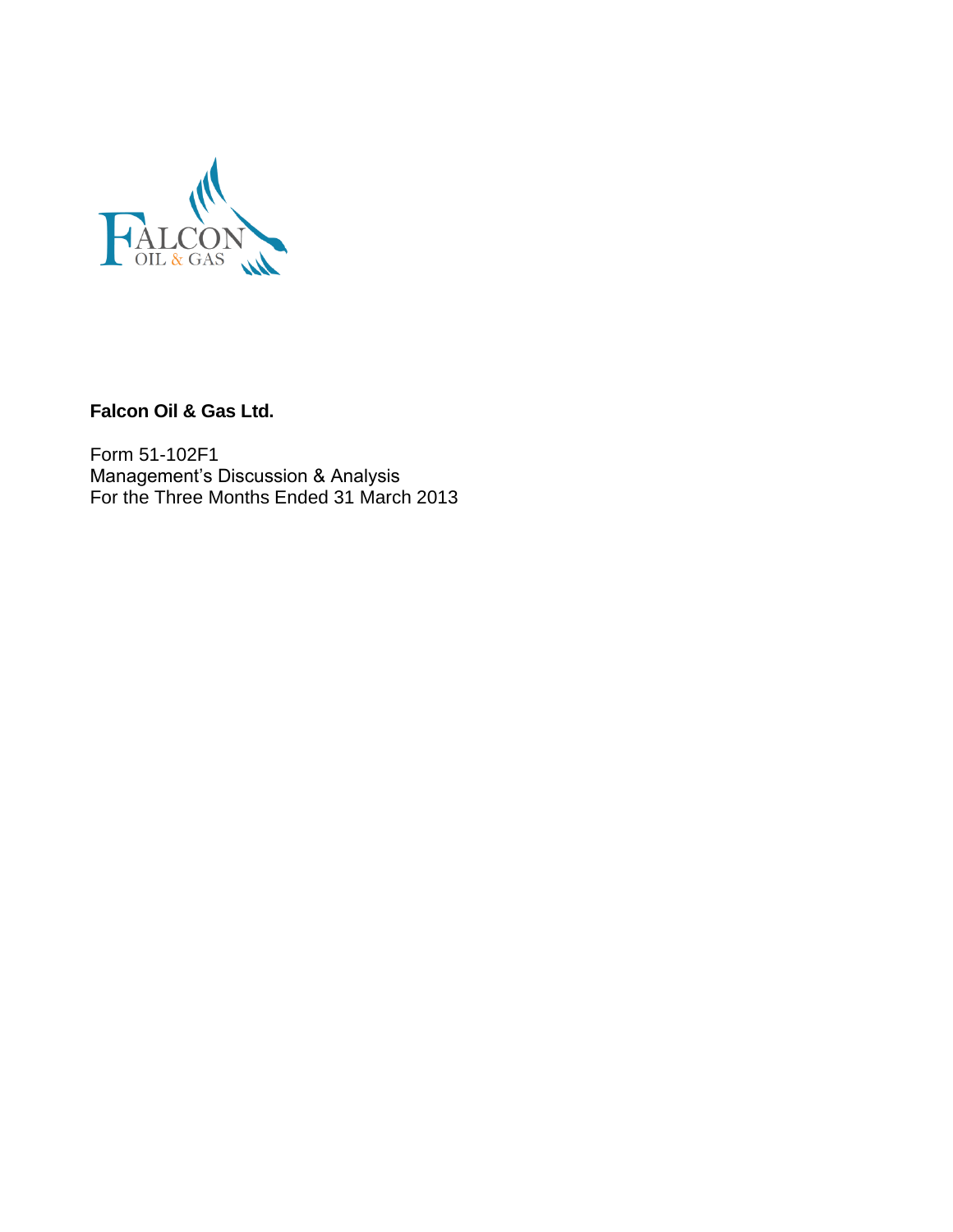# **Table of Contents**

|                                                          | Page Number |
|----------------------------------------------------------|-------------|
| Introduction                                             | 3           |
| Overview of business and overall performance             | 5           |
| Results of operations                                    | 10          |
| Summary of quarterly results                             | 13          |
| Liquidity and capital resources                          | 14          |
| Disclosure of outstanding share data                     | 16          |
| Legal matters                                            | 16          |
| Related party transactions                               | 16          |
| Off Balance sheet arrangements and proposed transactions | 17          |
| New accounting pronouncements                            | 17          |
| Business risks and uncertainties                         | 18          |
| Critical accounting estimates                            | 18          |
| Management's responsibility for MD&A                     | 18          |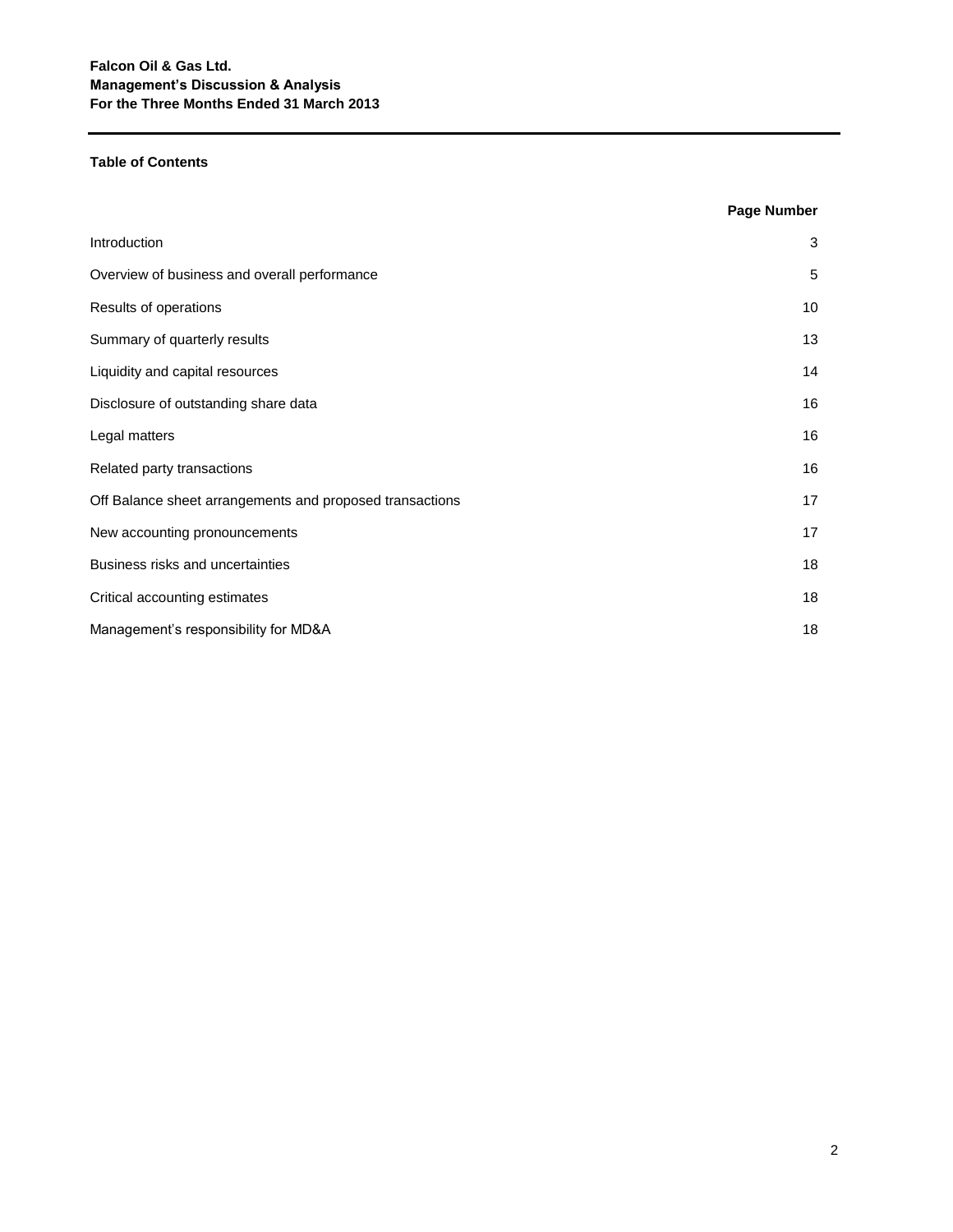## **INTRODUCTION**

The following management's discussion and analysis (the "**MD&A**") was prepared as at 29 May 2013 and is management's assessment of Falcon Oil & Gas Ltd.'s ("**Falcon**") financial and operating results and provides a summary of the financial information of the Company (as herein after defined) for the three months ended 31 March 2013. This MD&A should be read in conjunction with the unaudited Interim Financial statements for the three months ended 31 March 2013 and 2012 and the audited consolidated financial statements and MD&A for the year ended 31 December 2012.

The information provided herein in respect of Falcon includes information in respect of its wholly-owned subsidiaries: Makó Energy Corporation ("**Makó**"), a Delaware company; TXM Oil and Gas Exploration Kft., a Hungarian limited liability company ("**TXM**"); TXM Marketing Trading & Service Kft, a Hungarian limited liability company ("**TXM Marketing**"); Falcon Oil & Gas Ireland Ltd. ("**Falcon Ireland**"), an Irish limited liability company; Falcon Oil & Gas USA Inc., a Colorado company; JVX Energy S.R.L. ("**JVX**"), a Romanian company and its 72.7% majority owned subsidiary, Falcon Oil & Gas Australia Limited ("**Falcon Australia**"), an Australian company (collectively, the "**Company**" or the "**Group**"). References to "**Falcon**" refer to Falcon Oil & Gas Ltd. only.

Additional information related to the Company, including the Company's Annual Information Form ("**AIF**") for the year ended 31 December 2012 dated 30 April 2013 can be found on the System for Electronic Document Analysis and Retrieval ("SEDAR") at www.sedar.com and Falcon's website at [www.falconoilandgas.com.](http://www.falconoilandgas.com/)

## **Forward-looking statements**

Forward-looking statements include, but are not limited to, statements with respect to: the focus of capital expenditures; Falcon's acquisition strategy; the criteria to be considered in connection therewith and the benefits to be derived therefrom; Falcon's goal to sustain or grow production and reserves through prudent management and acquisitions; the emergence of accretive growth opportunities; Falcon's ability to benefit from the combination of growth opportunities and the ability to grow through the capital markets; development costs and the source of funding thereof; the quantity of petroleum and natural gas resources or reserves; treatment under governmental regulatory regimes and tax laws; liquidity and financial capital; the impact of potential acquisitions and the timing for achieving such impact; expectations regarding the ability to raise capital and continually add to reserves through acquisition and development; the performance characteristics of Falcon's petroleum and natural gas properties; realisation of the anticipated benefits of acquisitions and dispositions; Falcon's ability to establish a broad institutional shareholder base in London and Dublin and increase the volume of trading in common shares; expectations regarding the ability of Falcon to access additional sources of funding not currently available; and Falcon's ability to leverage its experience in the unconventional oil and gas industry to acquire interests in licenses.

Some of the risks and other factors, which could cause results to differ materially from those expressed in the forwardlooking statements include, but are not limited to: general economic conditions in Canada, the Republic of Hungary, the Commonwealth of Australia, the Republic of South Africa and globally; supply and demand for petroleum and natural gas; industry conditions, including fluctuations in the price of petroleum and natural gas; governmental regulation of the petroleum and natural gas industry, including income tax, environmental and regulatory matters; fluctuation in foreign exchange or interest rates; risks and liabilities inherent in petroleum and natural gas operations, including exploration, development, exploitation, marketing and transportation risks; geological, technical, drilling and processing problems; unanticipated operating events which can reduce production or cause production to be shut-in or delayed; the ability of our industry partners to pay their proportionate share of joint interest billings; failure to obtain industry partner and other third party consents and approvals, when required; stock market volatility and market valuations; competition for, among other things, capital, acquisition of reserves, processing and transportation capacity, undeveloped land and skilled personnel; the need to obtain required approvals from regulatory authorities; and the other factors considered under "**Risk Factors**" in Falcon's AIF. The forward-looking statements contained in this document are expressly qualified by this cautionary statement. Falcon disclaims any intention or obligation to update or revise any forward-looking statements whether as a result of new information, future events or otherwise, except as required under applicable securities regulation.

In addition, other factors not currently viewed as material could cause actual results to differ materially from those described in the forward-looking statements.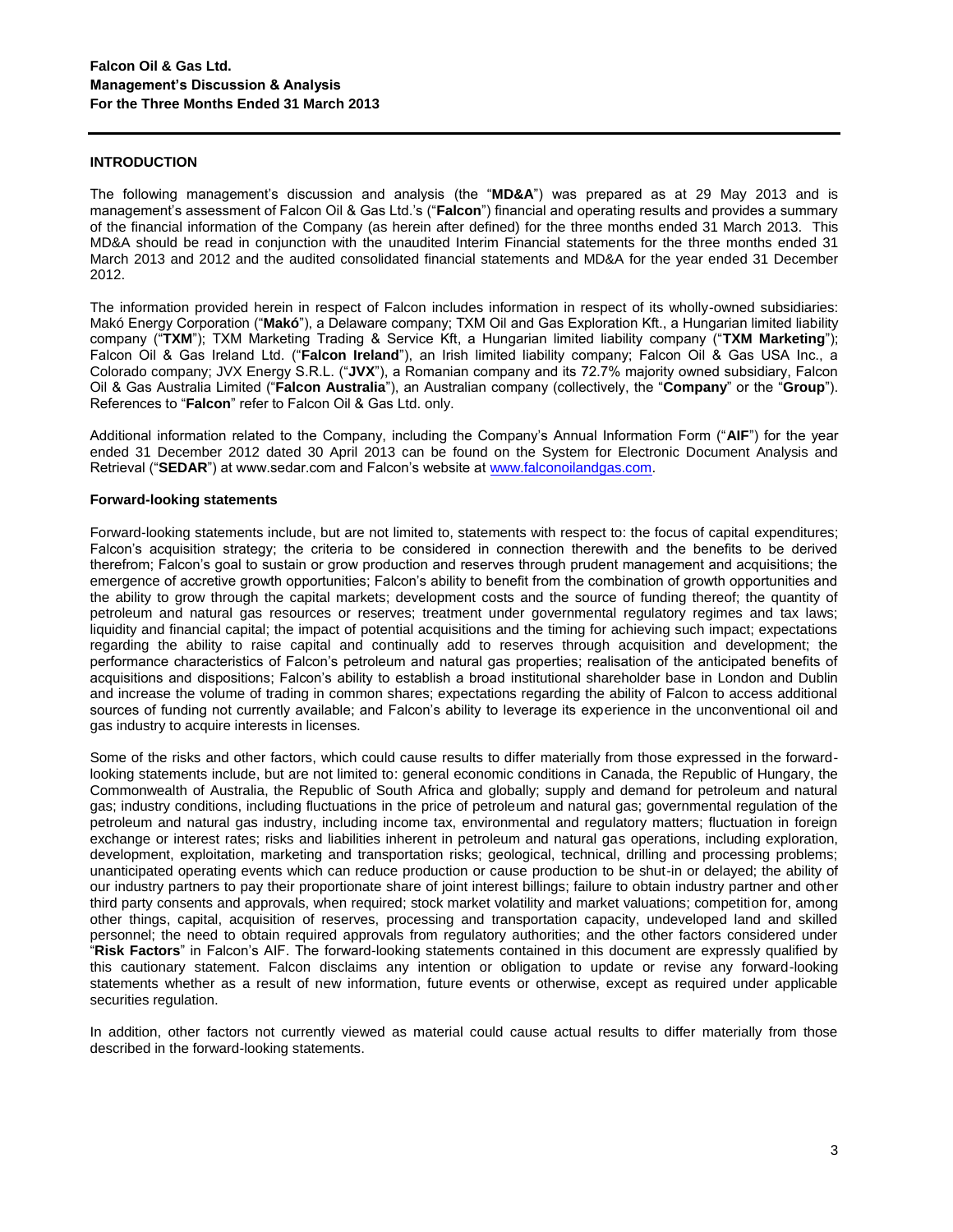## **Dollar amounts**

All dollar amounts below are in United States dollars, except as otherwise indicated. CDN\$ where referenced represents Canadian Dollars; £/Stg where referenced represents British Pounds sterling.

The financial information provided herein has been prepared in accordance with International Financial Reporting Standards ("**IFRS**").

## **RPS Energy Competent Persons Report ("CPR")**

RPS Energy's resource report titled "Evaluation of the Hydrocarbon Resource Potential Pertaining to Certain Acreage Interests in the Beetaloo Basin, Onshore Australia and Makó Trough, Onshore Hungary" (the "**RPS 2013 Report**") dated 1 January 2013 Is available on www.sedar.com.

The RPS 2013 Report on the hydrocarbon resource potential of the Beetaloo Basin and the Makó Trough describes a possible distribution of the un-risked prospective (recoverable) portion of un-risked undiscovered original oil and gas inplace resources, as defined by the Canadian Oil and Gas Evaluation Handbook ("**COGEH**") and does not represent an estimate of reserves. The RPS 2013 Report has been prepared in accordance with the Canadian standards set out in the COGEH and is compliant with National Instrument 51-101 "Standards of Disclosure for Oil and Gas Activities." Under Section 5.2 of COGEH: Undiscovered Petroleum Initially-In-Place (equivalent to undiscovered resources) is that quantity of petroleum that is estimated, on a given date, to be contained in accumulations yet to be discovered. Prospective Resources are those quantities of petroleum estimated, as of a given date, to be potentially recoverable from undiscovered accumulations by application of future development projects. Prospective resources have both an associated chance of discovery and a chance of development. There is no certainty that any portion of the undiscovered resources will be discovered and that, if discovered, it may not be economically viable or technically feasible to produce any of the resources.

## **[This part of the page was left blank intentionally.]**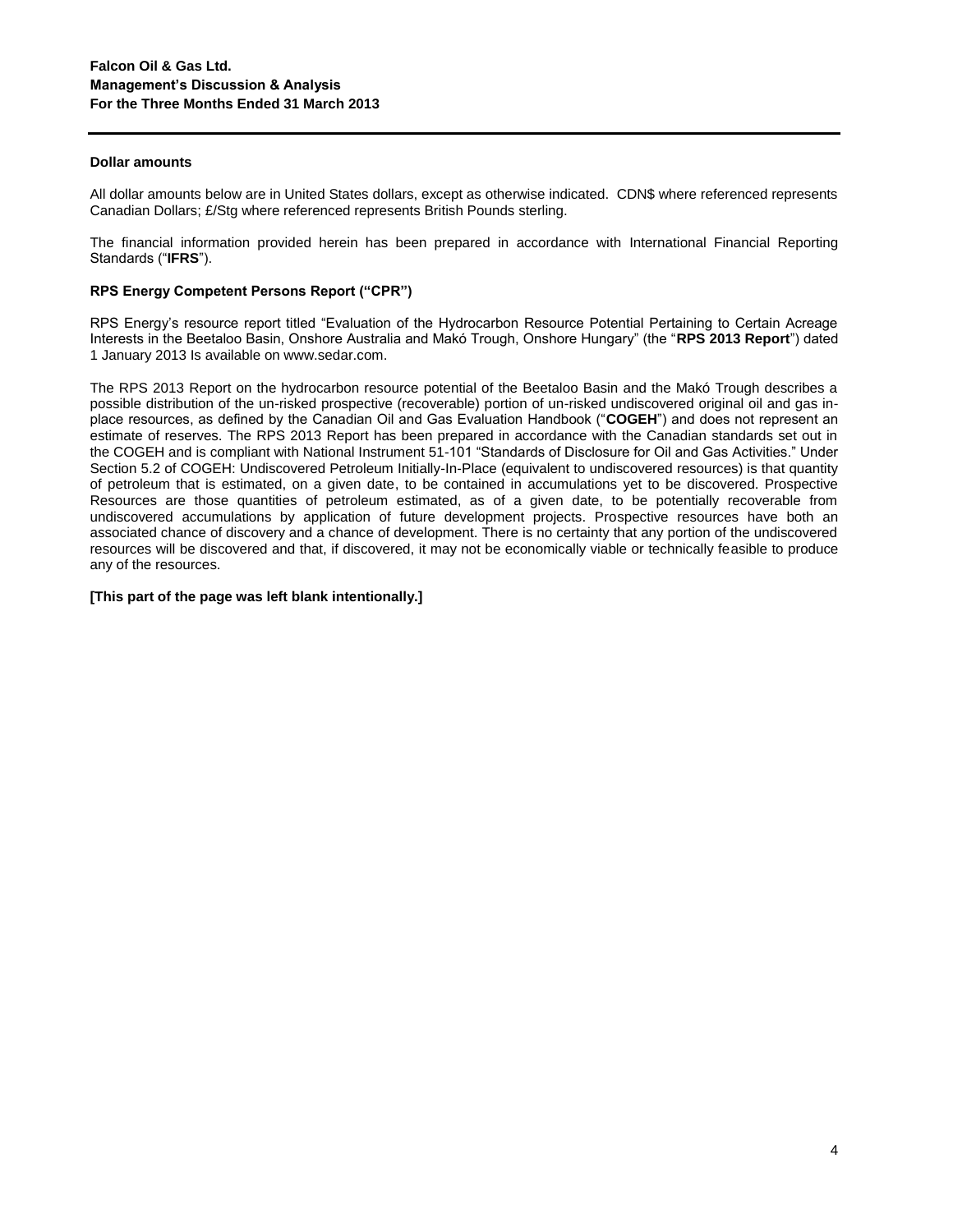## **OVERVIEW OF BUSINESS AND OVERALL PERFORMANCE**

## **About the Group**

Falcon is an international oil and gas company engaged in the acquisition, exploration and development of unconventional and conventional oil and gas assets. The Company's interests are located in internationally diversified countries that are characterised by a high regional demand for energy and are close to existing infrastructure allowing rapid delivery of oil and gas to market. In each territory, the Company is partnered with a large, credible multinational energy company.

Falcon's strategy is to leverage the Group's expertise in the unconventional oil and gas industry to acquire interests in licences covering large acreages of land and to build on its internationally diversified portfolio of unconventional assets and interests, which are located in countries that the Board of Directors of Falcon (the "**Board**") believes support the exploitation of unconventional oil and gas. Falcon seeks to add value to its assets by entering into farm-out arrangements with major oil and gas companies that will fully or partially carry Falcon through seismic and drilling work programmes. The Group's principal interests are located in two major underexplored basins in Australia and South Africa; and in Hungary, covering approximately 14.75 million gross acres in total.

Falcon is incorporated in British Columbia, Canada and headquartered in Dublin, Ireland with a technical team based in Budapest, Hungary. Falcon's Common Shares are traded on the TSX Venture Exchange (symbol: FO.V); AIM, a market operated by the London Stock Exchange (symbol: FOG) and ESM, a market regulated by the Irish Stock Exchange (symbol: FAC).

## **Summary of Operations**

The following table summarises the principal oil and gas interests of the Company in Australia, South Africa and Hungary:

| <b>Assets</b><br>(Country)                                                   | <b>Interest</b><br>(%) | Operator                    | <b>Status</b> | Area<br>(km <sup>2</sup> ) | <b>Expiry</b>             |
|------------------------------------------------------------------------------|------------------------|-----------------------------|---------------|----------------------------|---------------------------|
| Exploration Permit EP-76 (Beetaloo Basin, Northern<br>Territory, Australia)  | $72.7^{(i)}$           | $Hess^{(iv)}$               | Exploration   | 4,976.3                    | 31<br>December<br>2013    |
| Exploration Permit EP-98 (Beetaloo Basin, Northern<br>Territory, Australia)  | $72.7^{(i)}$           | $Hess$ <sup>(ii) (iv)</sup> | Exploration   | 11.412.1                   | 31<br>December<br>2013    |
| Exploration Permit EP-99 (Beetaloo Basin, Northern<br>Territory, Australia)  | $72.7^{(i)}$           | Falcon<br>Australia         | Exploration   | 2.587.2                    | 31<br>December<br>2013    |
| Exploration Permit EP-117 (Beetaloo Basin, Northern<br>Territory, Australia) | $72.7^{(i)}$           | Hess <sup>(iv)</sup>        | Exploration   | 9.218.3                    | 31<br>December<br>2013    |
| Technical Cooperation Permit, (Karoo Basin, South Africa)                    | 100                    | Falcon                      | <b>TCP</b>    | 30.327.9                   | In Force <sup>(iii)</sup> |
| Makó Production Licence (Makó Trough, Hungary)                               | 100                    | <b>TXM</b>                  | Production    | 994.6                      | 21 May<br>2042            |

#### **Notes:**

**(i)** Falcon owns 72.7% of Falcon Australia, which holds a 100% interest in the Beetaloo Exploration Permits. Of the remaining 27.3% of Falcon Australia, 24.2% is owned by Sweetpea, a wholly owned Australian subsidiary of PetroHunter Energy Corp. and 3.1% interest is held by others. Falcon and Sweetpea signed an agreement on 23 May 2013 for Falcon to purchase Sweetpea's 24.2% interest in Falcon Australia. Closing is subject to a number of conditions. For further details refer to page 17 of this document.

(ii) Falcon Australia retains operatorship of EP-99, the Shenandoah-1 well and approximately 405 km<sup>2</sup> (approximately 100,000 acres) land around the Shenandoah-1 well-bore in exploration permit EP-98.

**(iii)** In compliance with the terms of the Technical cooperation permit ("**TCP**"), the Company submitted its application for an exploration permit in August 2010 prior to the moratorium being introduced in April 2011. Local counsel has confirmed that despite the TCP expiry date of October 2010 having passed, the Company's interests remain valid and enforceable.

**(iv)** Falcon Australia entered into a joint venture with Hess Australia (Beetaloo) Pty Ltd. ("**Hess**") in 2011.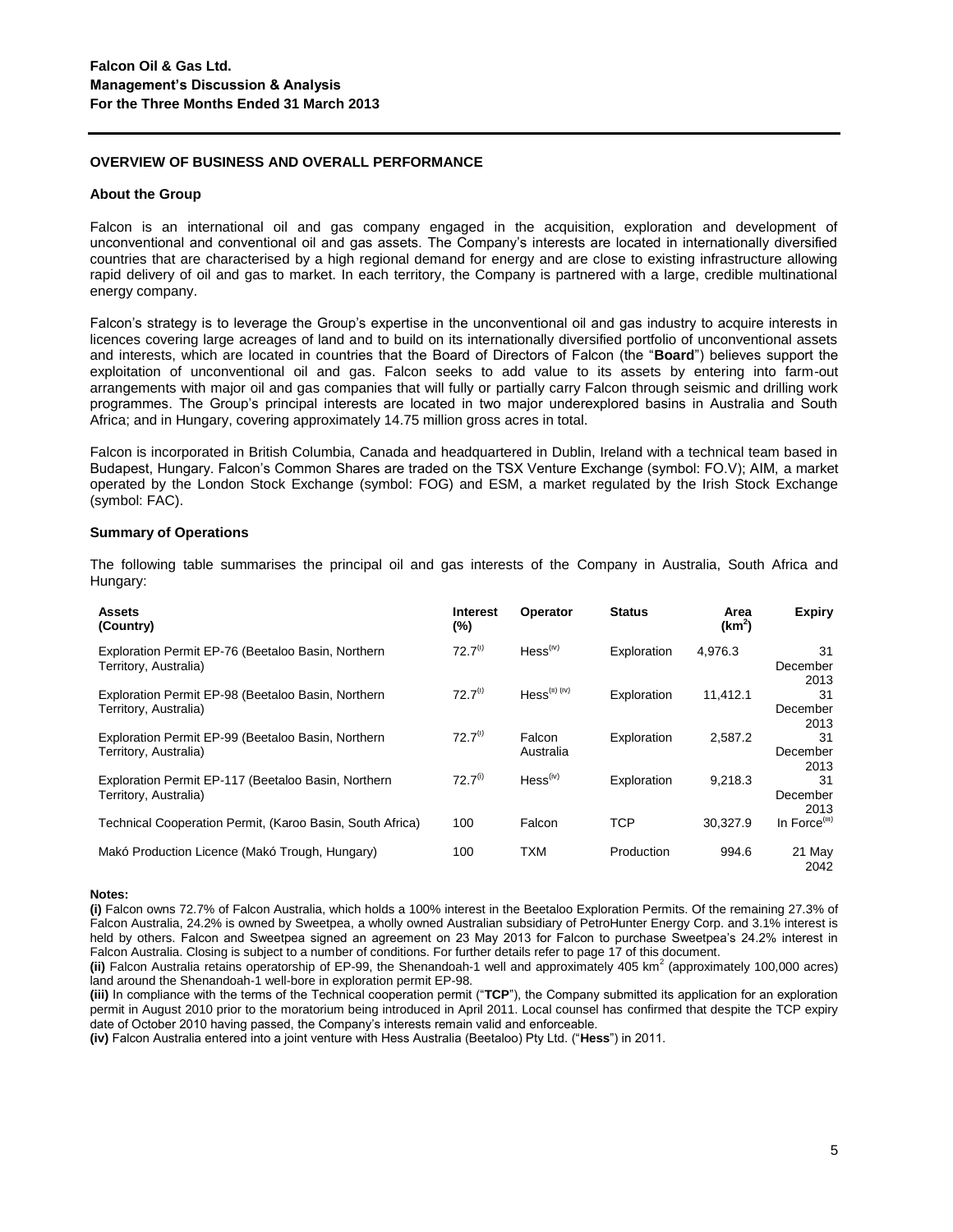## **Beetaloo Basin, Northern Territory, Australia**

## *Overview*

Falcon Australia, Falcon's 72.7% owned subsidiary, is the registered holder of four exploration permits, comprising approximately 7 million acres (approximately 28,000 km<sup>2</sup>) in the Beetaloo Basin, Northern Territory, Australia. The Beetaloo Basin is located 600 kilometres south of Darwin close to infrastructure including a highway, two pipelines and a railway, offering transport options to the Australian market and beyond via the existing and proposed LNG capacity in Darwin.

The Beetaloo Basin is a Proterozoic and Cambrian tight oil and gas basin. In its entirety, the Beetaloo Basin covers approximately 8.7 million acres (approximately 35,260 km<sup>2</sup>) and is a relatively underexplored onshore exploration basin with, as far as the Company is aware, 11 exploration wells drilled in the Beetaloo Basin to date. The area is remote and sparsely populated and the Board believes that it is well suited for oil and gas projects. Australia has a developed resources industry with a stable political, legal and regulatory system.

RPS Energy, in its CPR dated 1 January 2013 (filed on SEDAR in January 2013 and available on the Falcon website), estimates gross unrisked recoverable prospective resource (play level) potential of 162 trillion cubic feet of gas ("**Tcf**") of gas and 21,345 million barrels of oil ("**Mmbo**") (P50) for Falcon Australia's Beetaloo Exploration Permits.

## *Exploration Permits*

A summary of Falcon Australia's Beetaloo Exploration Permits is contained in the table above. The acreage interests covered by the Beetaloo Exploration Permits cover the majority of the Beetaloo Basin and are held 100% in the name of Falcon Australia.

In April 2011, Falcon Australia entered into a joint venture with Hess whereby Hess agreed to collect seismic data over an area made up of three of the four Beetaloo Exploration Permits, excluding exploration permit EP-99 and an area within exploration permit EP-98 (the Shenandoah-1 well and approximately 100,000 acres (approximately 405 km<sup>2</sup>) of land around the well-bore), referred to as the Hess Area of Interest. Falcon Australia is the operator of exploration permit EP-99 and Hess is the operator of exploration permits EP-76, EP-98 and EP-117. Falcon Australia also retained operatorship in the Shenandoah-1 well and approximately 100,000 acres (approximately 405 km<sup>2</sup>) of land around the Shenandoah-1 well-bore within exploration permit EP-98. The work commitments for the Beetaloo Exploration Permits held by Falcon Australia have been met for previous years, with the exception of exploration permit EP-99, on which an extension was granted to 31 December 2013. In September 2012, Falcon Australia obtained Northern Territory Department of Resources approval for a 12 month extension of the Beetaloo Exploration Permits until 31 December 2013.

In accordance with local law and regulations, all Falcon Australia's acreage interests are subject to royalties on production values of up to approximately 12% to government and native title holders/claimants and 12% to other parties. In addition, Falcon Australia is subject to Commonwealth Government corporation tax of 30%, and to the Commonwealth Government's Petroleum Resource Rent Tax ("**PRRT**") levied at the rate of 40% on the taxable profits derived from the petroleum projects. The PRRT is calculated on the individual projects and royalties are deductible for PRRT purposes. The PRRT tax system is separate from the company income tax system and is based on cash flow. Both royalties and PRRT are deductible for corporate income tax purposes.

#### *Discoveries and Prospectivity*

The Board believes that the Beetaloo Basin is relatively under-explored and has shale oil, shale gas and BCGA ("**basin centered gas accumulations**") potential. As far as the Company is aware, 11 wells have been drilled in the Beetaloo Basin to date. This work was undertaken by a Rio Tinto Group subsidiary company exploring for conventional hydrocarbons and while not leading to a conventional development, the data from the cores demonstrated the presence of tight oil and gas and several horizons were shown to be prospective for unconventional oil and gas.

There are no existing fields but there are numerous mudlog and core oil and gas shows throughout the Beetaloo Basin in prospective formations. The Shenandoah-1 well was a vertical hole well drilled by Sweetpea in 2007. The well was deepened by Falcon Australia in 2009 to finish at 2,714 metres. It was re-entered in Quarter 3 2011 and five short tests were conducted including several fracking operations. Gas was recovered from three zones with some liquids.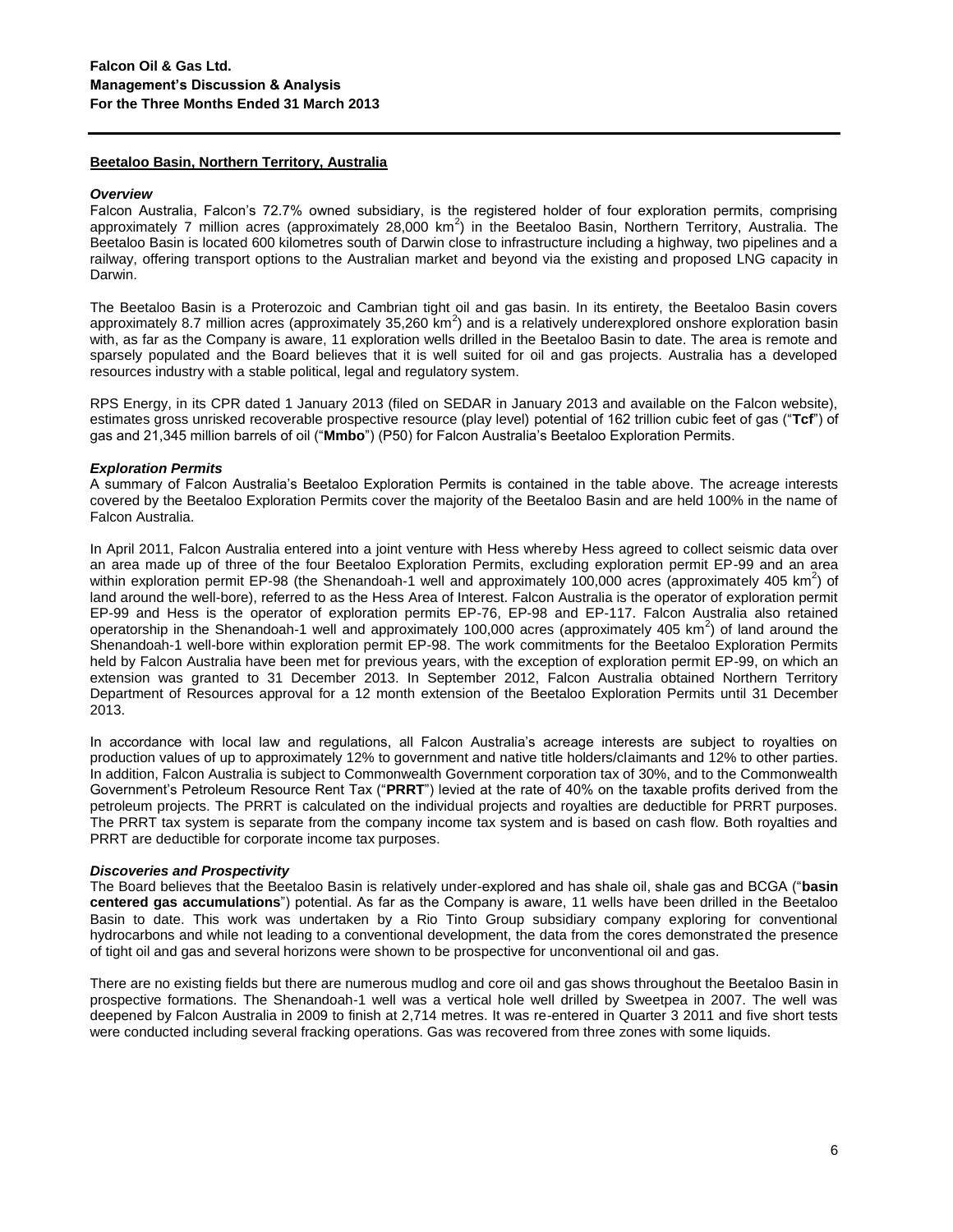## *Current activity*

Since the signing the E&P Agreement with Hess, Hess has acquired 3,490 kilometres of 2D seismic data at an estimated cost in excess of \$55 million. The 2D seismic data is currently being processed and interpreted. Hess has the option, valid until 30 June 2013, to acquire a 62.5% working interest in the Hess Area of Interest by committing to drill and evaluate five exploration wells at Hess' sole cost, one of which must be a horizontal well. All costs to plug and abandon the five exploration wells will also be borne solely by Hess. The Board estimates that the gross costs associated with the five-well programme will be approximately \$75 million. Hess has agreed, subject to proceeding to the development phase, to carry Falcon Australia, on the first development well, up to a gross cost of \$10 million, which the Board believes will be the total gross cost of this well. Costs to drill wells after the five exploration wells and the first development well (and after the initial \$10 million) will be borne 62.5% by Hess and 37.5% by Falcon Australia.

Under the minimum work commitments for exploration permit EP-99, Falcon Australia must spend a minimum of \$1.5 million by 31 December 2013 in collecting 2D seismic data on the underlying acreage within exploration permit EP-99.

Falcon Australia is currently finalising a 2D seismic acquisition programme for exploration permit EP-99 in order to meet permit requirements. This 2D seismic data is expected to provide the necessary information to plan a potential well programme in the coming years.

Falcon Australia intends to meet this commitment either through a farm-out arrangement or through its own resources. Falcon Australia has received expressions of interest from a number of third parties regarding a possible farm-out arrangement on the combined area outside of the Hess Area of Interest comprising exploration permit EP-99 and approximately 100,000 (approximately 405 km<sup>2</sup>) acres around the Shenandoah-1 well, measuring approximately  $739,388$  acres (approximately 2,992 km<sup>2</sup>) in total. The Board estimates that the gross costs associated with the initial drilling programme on the combined area outside of the Hess Area of Interest will be between \$25-\$50 million.

## **Karoo Basin, South Africa**

#### *Overview*

The Company holds a Technical Co-operation permit ("**TCP**") covering an area of approximately 7.5 million acres (approximately 30,327 km<sup>2</sup>), in the southwest Karoo Basin, South Africa, which grants the Company exclusive rights to apply for an exploration right over the underlying acreage. In August 2010, the Company submitted an application to the Petroleum Agency of South Africa for an exploration right over the acreage covered by the TCP and, as part of the application process, the Company submitted an environmental management plan in January 2011.

On 1 February 2011, the Minister of Mineral Resources (the "**Minister**") published a notice in the Government Gazette declaring a moratorium on the processing of all new applications relating to the exploration and production of shale gas in the Karoo Basin. This moratorium did not extend to existing applications, such as Falcon's, that were submitted prior to 1 February 2011. In April 2011, the Minister announced a further moratorium, which was not officially declared in terms of a notice in the Government Gazette, prohibiting all new applications and suspending the processing of all pending application whilst the South African Department of Mineral Resources conducted an environmental feasibility study on the effects of hydraulic stimulation and developed a system to regulate onshore exploration activities (the "**Undeclared Moratorium**"). The undeclared moratorium has no legal effect since it is a requirement of the South African petroleum legislation that all such moratoriums be published in the Government Gazette. In September 2012, the South African Government announced a decision to lift the undeclared moratorium on shale gas exploration. The Minister has indicated that although the Undeclared Moratorium has been "lifted", pending exploration right applications will not be processed and awarded until the regulations regarding hydraulic fracturing have published. These regulations are expected to be published in Quarter 2 2013. Consequently, the Board expects that the exploration right over the acreage will be awarded in the second half of 2013.

The South African Government is entitled to a royalty on the sale of mineral resources of up to 7% of gross sales (in the case of unrefined resources) and 5% of gross sales (in the case of refined resources, such as oil and gas). The Liquid Fuels Charter provides that an oil and gas company must reserve not less than 9% for Historically Disadvantaged South Africans ("**HDSA**") to buy-in to any offshore production right granted. On the advice of South African counsel, the Board believes that the HDSA buy-in will also apply to onshore production rights in South Africa, including any right granted pursuant to the TCP. Similarly, the State has an option to acquire an interest of up to 10% in any production right granted. However, it is not required to pay any consideration for its 10% interest or contribute to past costs, but must contribute *pro rata* in accordance with its interest towards production costs going forward.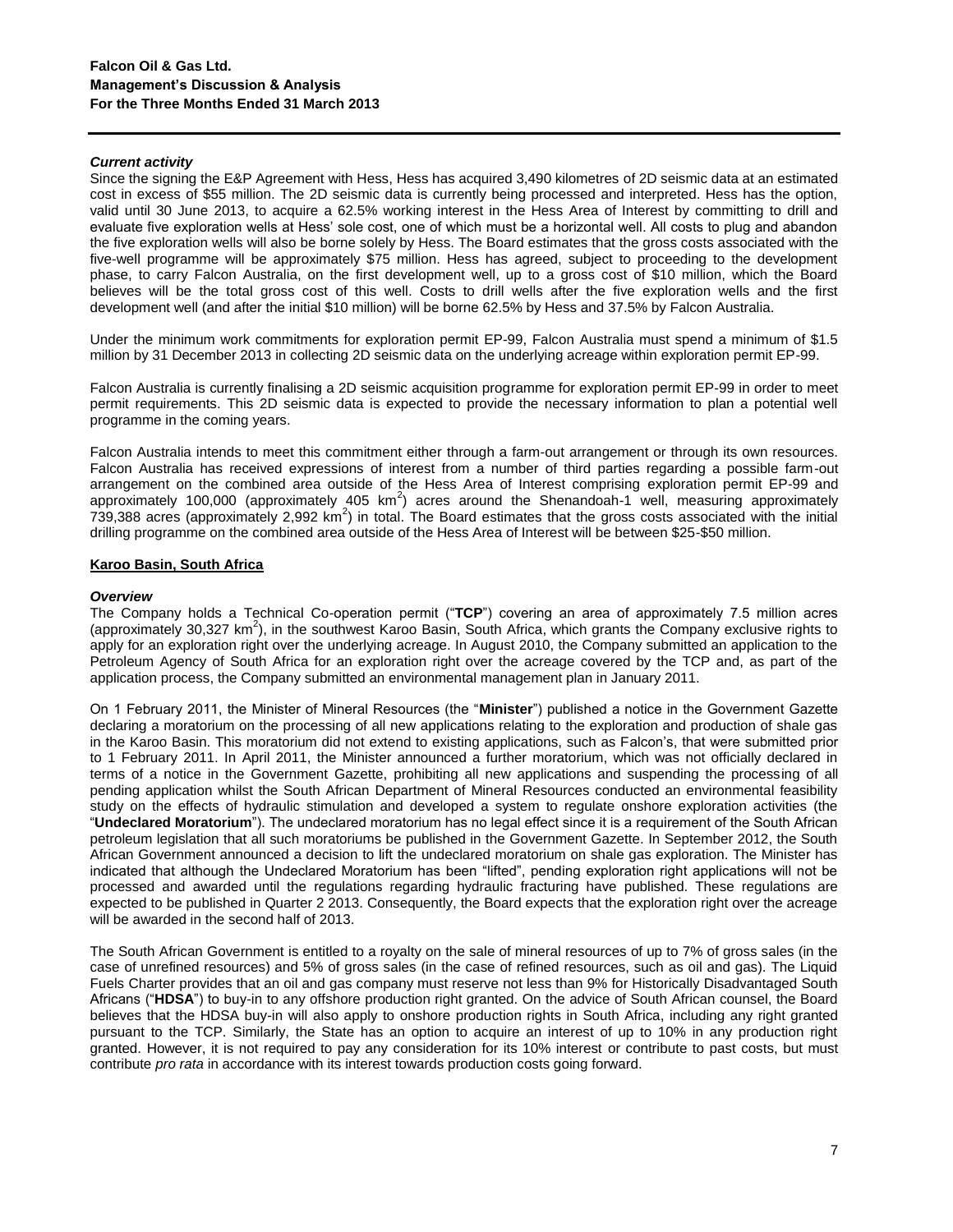Corporation tax in South Africa is imposed at a rate of 28% of taxable income. Dividends tax is imposed on the shareholder at a rate of 15%.

## *Discoveries and Prospectivity*

In its entirety, the Karoo Basin is approximately 173 million acres (approximately 700,000 km<sup>2</sup>) in size located in central and southern South Africa and contains thick, organic rich shales such as the Permian Whitehill Formation. The Karoo describes a geological period lasting some 120 million years and the rocks laid down during that period of time, covering the late Paleozoic to early Mesozoic interval periods. These rocks were deposited in a large regional basin and resulted in the build-up of extensive deposits. Until recently, the Karoo Basin was not considered prospective for commercial hydrocarbons resulting in very limited modern hydrocarbon exploration onshore in South Africa. In an independent report dated April 2011, the U.S. Energy Information Administration ("**EIA**") estimated that there are 485 Tcf technically recoverable resources in the Karoo Basin which would rank it fifth in the world after China, USA, Argentina and Mexico for shale gas potential. In particular the Permian Ecca group contains three potential shales identified as having potential for shale gas. The shale in the Whitehall Formation, in particular, is ubiquitous, has a high organic content and is thermally mature for gas.

## *Current activity*

In December 2012, Falcon entered into an exclusive cooperation agreement with Chevron to jointly seek unconventional exploration opportunities in the Karoo Basin. The Chevron Agreement provides for Falcon to work exclusively with Chevron for a period of five years to jointly seek to obtain exploration rights in the Karoo Basin subject to the parties mutually agreeing participation terms applicable to each right. As part of the Chevron Agreement, Chevron made a cash payment to Falcon of \$1 million in February 2013 as a contribution to past costs.

## **Makó Trough, Hungary**

#### *Overview*

Falcon has been active in the Makó Trough since 2005 when it acquired two exploration licences, the Makó and the Tisza exploration licences. Between 2005 and 2007, Falcon pursued a work programme consisting of the acquisition of 1,100  $km^2$  of 3D seismic data and a six-well drilling programme. Each of the six wells encountered thick sequences of hydrocarbon bearing rocks, and tests flowed hydrocarbons from each tested horizon. In 2007, Falcon's subsidiary, TXM, was awarded the 35-year Makó Production Licence which covers some of the acreage originally covered by the Makó and the Tisza exploration licences.

Hungary is an established oil and gas producing country. The Makó Production Licence is in the vicinity of the largest producing field in Hungary, the MOL Group owned and operated Algyö field, which has produced approximately 2.5 Tcf and 220 Mmbo to date. The Makó Production Licence is located approximately ten kilometres to the east of the MOL Group owned and operated Algyö field and is transected by existing gas pipelines and infrastructure, including a 12 kilometre gas pipeline built by Falcon in 2007, together offering transport and potential access to local markets and larger distribution centres for international markets.

## *Makó Production Licence*

The Makó Production Licence was granted by the Hungarian Mining Authority over a gas exploration project in the Makó Trough, located in south-eastern Hungary. The lands within the Makó Production Licence were formerly part of the Group's two hydrocarbon exploration licences – the Tisza exploration licence and the Makó exploration licence.

The Makó Production License covers approximately 245,775 acres (approximately 1,000 km<sup>2</sup>) and is held 100% by TXM, a wholly owned subsidiary of the Group. Under the terms of the Makó Production Licence, the Group is obliged to pay a 12% royalty to the Hungarian Government on any unconventional production and has a further 5% royalty payable under an agreement with Prospect Resources Inc., the previous owners of the acreage covered by the Makó Production Licence. Corporate profits are taxed at 19%. In 2009, an additional profit based energy industry tax, levied on energy supplying companies, was introduced. The rate was originally set at 8% but, as part of Hungary's third package of austerity measures, the rate has increased to 31% from 2013, with deductions allowable for certain capital expenditures. TXM is the operator and there are no outstanding work commitments on the Makó Production Licence.

## *Discoveries and Prospectivity*

The Makó Trough contains two plays:

- a play targeting gas prospects in the shallower Algyö Play at depths between 2,300 metres and 3,500 metres; and
- a deeper unconventional play targeting significant contingent resources in the Deep Makó Trough.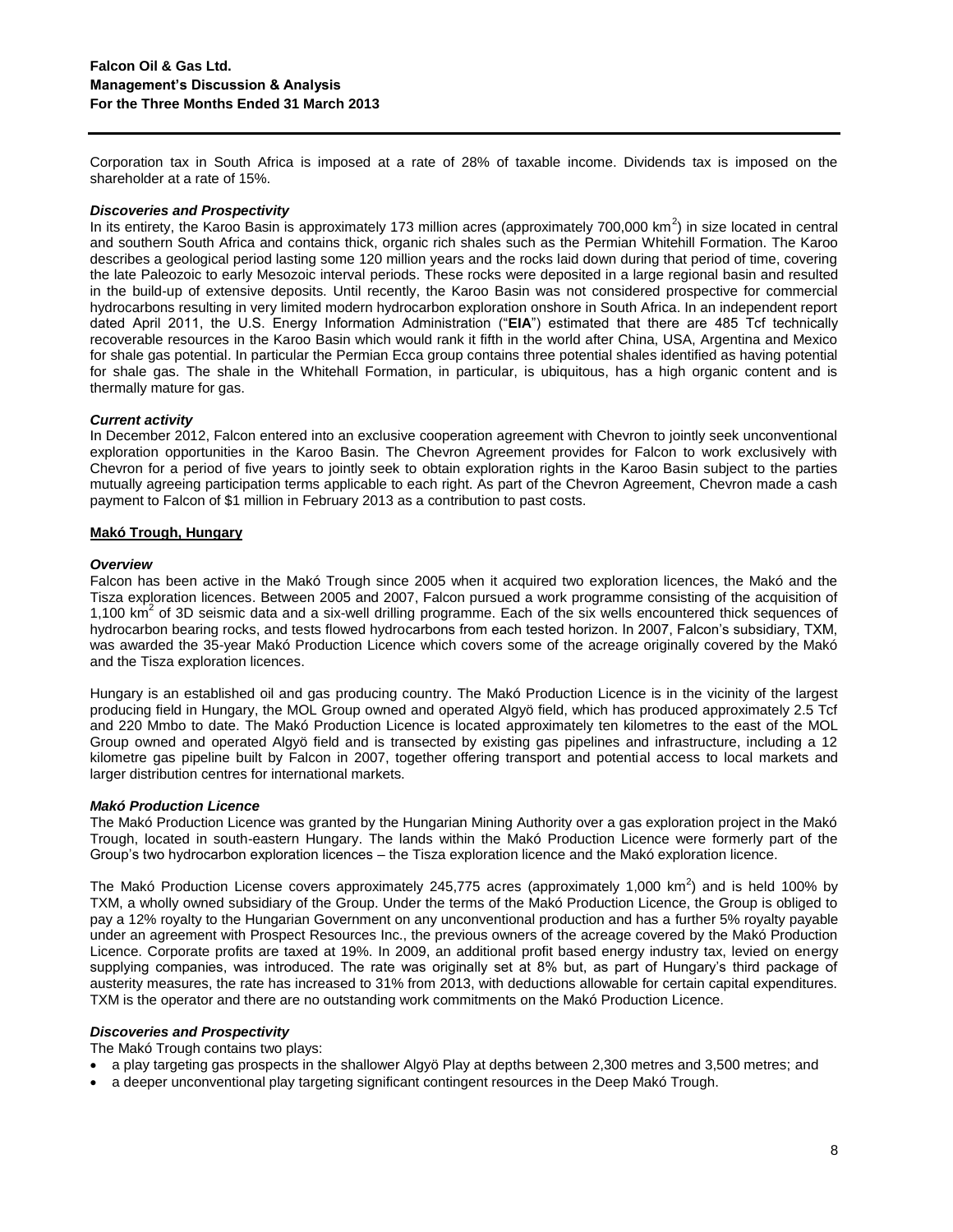## *The Algyö Play*

The Algyö Play is a relatively shallow play of between 2,300 and 3,500 metres. A number of Falcon wells have been drilled through the Algyö Play in recent years, some of which encountered gas shows, but to date none of these wells tested the shallow play concept at an optimal location, as these wells targeted the Deep Makó Trough, at intervals of up to 6,000 metres. Multiple Algyö prospects have subsequently been identified by the Group through extensive AVO analysis, and 3D seismic data has shown the presence of possible gas zones above the Szolnok formation (part of the Deep Makó Trough). In total, ten prospects have been identified within the Algyö Play from which RPS Energy, in its independent CPR, estimates eight prospects contain gross unrisked recoverable prospective gas resources of 568 billion cubic feet ("**Bcf**") (P50).

In January 2013, Falcon agreed a three-well drilling exploration programme with Naftna industrija Srbije jsc ("**NIS**"), owned 56% by Gazprom Group, to target the Algyö Play, whereby NIS made a cash payment of \$1.5 million to Falcon in February 2013, and agreed to drill three exploration wells by July 2014. NIS will earn, after undertaking the three-well drilling obligation, 50% of the net production revenues from the three wells drilled. The Board estimates that the gross costs of the three-well drilling programme will be approximately \$21 million. In addition, NIS will have an option to acquire a right of first negotiation for future drilling operations in the Algyö Play, sharing any potential future costs and revenue with the Group, on terms to be negotiated, after paying Falcon \$2.75 million. Falcon will be fully carried on the drilling and testing of three exploration wells and will retain 100% interest in the Deep Makó Trough.

## *The Deep Makó Trough*

This is a deeper unconventional play targeting gas, and to a lesser extent oil, in the low permeability and low porosity rocks in the deeper horizons of the basin. RPS Energy in its independent CPR estimates gross recoverable contingent resources for the Deep Makó Trough of 35.3 Tcf of gas and 76.7 Mmbo of oil (P50).

Between 2005 and 2007, Falcon acquired 1,100 km<sup>2</sup> of 3D seismic data and executed a six-well drilling programme on the Deep Makó Trough. Early exploration efforts focused on proving hydrocarbon potential and delineation of the basin in order to secure the Makó Production Licence. Each of the six wells encountered thick sequences of hydrocarbon bearing rocks, and tests flowed hydrocarbons from each tested horizon. Several wells flowed gas on test and one well, the Magyarcsanád-1, tested light oil. The deepest well was the Makó-7 which, along with the Makó-4, was not tested. The Makó-7 results demonstrated the presence of a very large column of hydrocarbons in the well-bore. In 2007, Falcon constructed a 12 kilometre gas pipeline which connected the Makó-6 and Makó-7 wells with a MOL operated pipeline, offering potential access to local and international markets. The Company plans to re-enter the untested Makó-7 and Makó-4 wells and will seek a technically and financially capable partner to test and produce the shale gas and tight gas formations in the Deep Makó Trough. The Board estimates that the gross costs of re-entering and testing the Makó-7 and Makó-4 wells will be approximately \$25 million.

## *Current Activity*

Drilling preparations are already underway in the Algyö Play. NIS has informed the Company that it expects the first well to spud by the end of Quarter 2 2013 and the three-well drilling programme to be completed before the end of 2013.

## **Alberta, Canada**

For the three months ended 31 March 2013, Falcon had revenue of \$3,000 (2012: \$3,000) which was earned from nonoperating working interests in three producing, and one recently shut-in, natural gas wells located in Alberta, Canada. Falcon does not anticipate any further exploration or development of these wells and no further material revenue is expected to be generated or material costs incurred.

## **[This part of the page was left blank intentionally.]**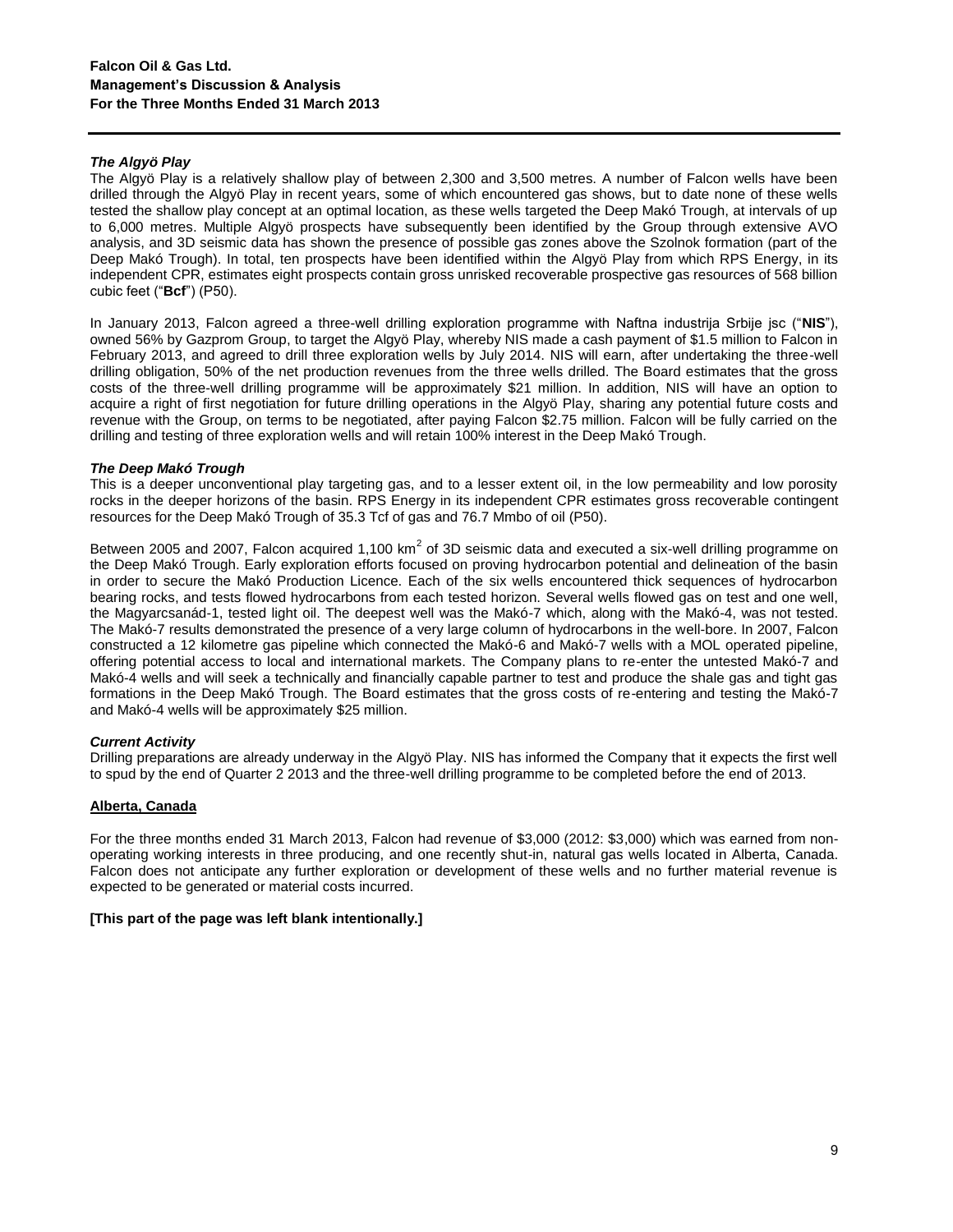## **RESULTS OF OPERATIONS**

This review of the results of operations should be read in conjunction with the interim condensed consolidated financial statements for the three months ended 31 March 2013 and 2012, and the audited consolidated financial statements for the year ended 31 December 2012.

## *Management's Discussion and Analysis of financial condition and results of operations for the three months ended 31 March 2013 as compared to the three months ended 31 March 2012*

The Company reported a net loss of \$4.7 million for 2013 as compared to a net loss of \$1.9 million for 2012. Changes between the 2013 and 2012 were as follows:

|                                                  | Three months ended 31 March |          | Change  |       |
|--------------------------------------------------|-----------------------------|----------|---------|-------|
| (In thousands of \$)                             | 2013                        | 2012     | \$      | %     |
| <b>Revenue</b>                                   |                             |          |         |       |
| Oil and natural gas revenue                      | 3                           | 6        | (3)     | (50)  |
| <b>Expenses</b>                                  |                             |          |         |       |
| Exploration and evaluation expenses              | (198)                       | (685)    | 487     | (71)  |
| Production and operating expenses                | (5)                         | (5)      |         |       |
| Depletion and depreciation                       | (145)                       | (67)     | (78)    | 116   |
| General and administrative expenses              | (1, 185)                    | (1, 545) | 360     | (23)  |
| Share based compensation                         | (95)                        | (528)    | 433     | (82)  |
| Other income                                     | 237                         | 137      | 100     | 73    |
|                                                  | (1, 391)                    | (2,693)  | 1,302   | (48)  |
| <b>Results from operating activities</b>         | (1, 388)                    | (2,687)  | 1,299   | (48)  |
| Fair value (loss) / gain - outstanding warrants  | (1,881)                     | 1,730    | (3,611) | (209) |
| Finance income / (expense)                       |                             |          |         |       |
| Interest income on bank deposits                 | 6                           | 20       | (14)    | (70)  |
| Derivative gains - unrealised                    | 2                           | 27       | (25)    | (93)  |
| Effective interest on loans and borrowings       | (1, 435)                    | (808)    | (627)   | 78    |
| Accretion of decommission provisions             | (36)                        | (56)     | 20      | (36)  |
| Net foreign exchange loss                        | (14)                        | (77)     | 63      | (82)  |
|                                                  | (1, 477)                    | (894)    | (583)   | 65    |
| Net loss and comprehensive loss                  | (4,746)                     | (1, 851) | (2,895) | 156   |
| Net loss and comprehensive loss attributable to: |                             |          |         |       |
| Equity holders of the company                    | (4,701)                     | (1,760)  | (2,941) |       |
| Non-controlling interest                         | (45)                        | (91)     | 46      |       |
| Net loss and comprehensive loss                  | (4,746)                     | (1, 851) | (2,895) |       |

#### *Oil and Natural Gas Revenue*

Oil and natural gas revenue of \$3,000 (2012: \$6,000) includes sale of natural gas from the Hackett Interests in Alberta, Canada of \$3,000 in 2013 (2012: \$3,000) and \$3,000 in 2012 for production from the exploratory wells in Hungary. The Company has not yet realised revenue from its planned operations elsewhere, and has incurred significant expenditures in connection with its exploration for oil and natural gas.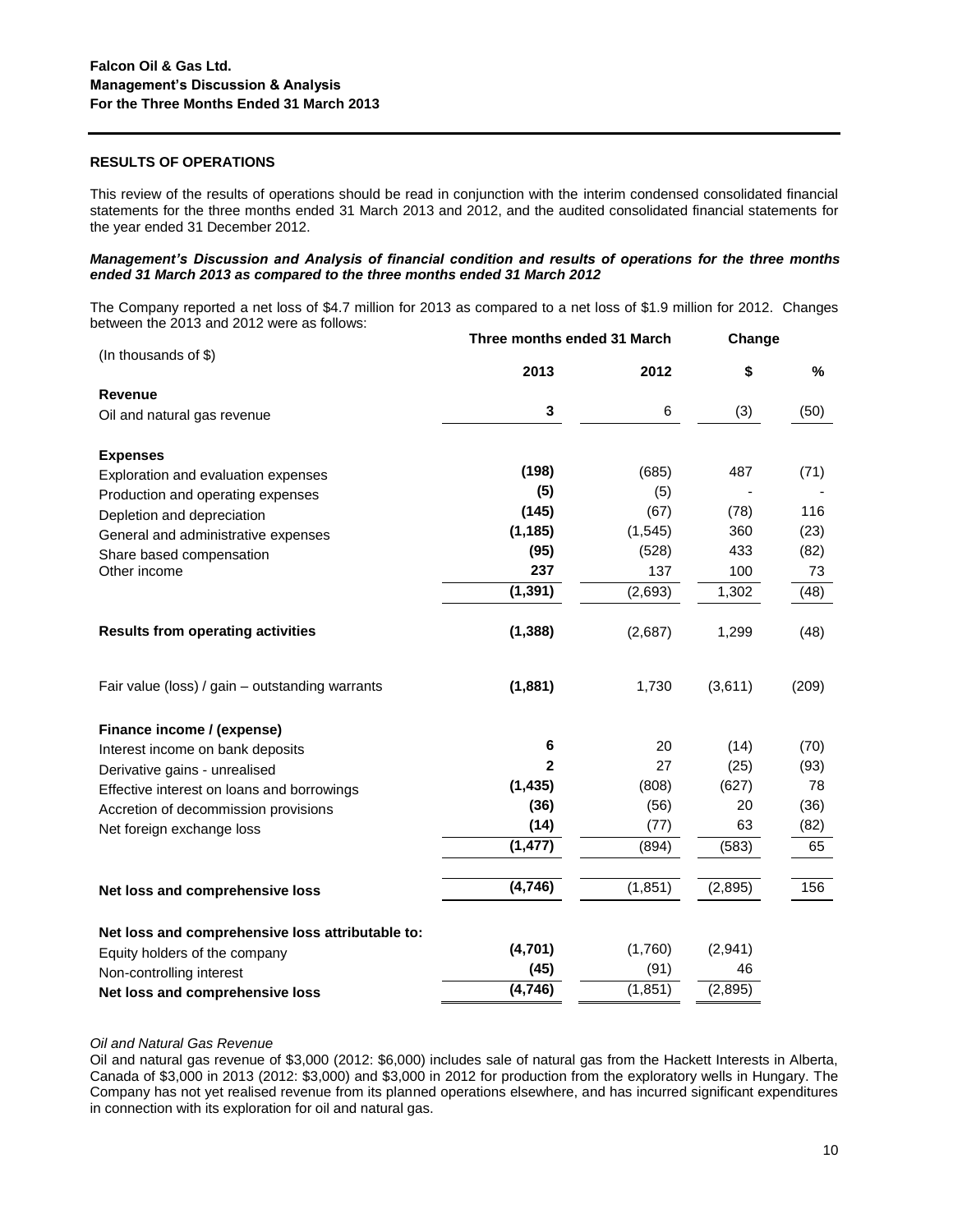## *Exploration and evaluation expenses*

Exploration and evaluation expenses decreased by \$0.5 million to \$0.2 million in 2013 from \$0.7 million in 2012. Expenses related to the Hungarian interests decreased by \$0.4 million to \$0.2 million in 2013 from \$0.6 million in 2012. This decrease is primarily attributable to function and integrity testing of the Makó 7 in 2012 which was not repeated in 2013. 2013 expenses represent recurring maintenance to safeguard the company's existing Hungarian wells.

\$0.1 million was incurred in 2012 in relation to legal, environmental and application expenses with regards the Group's South African application for an exploration permit in the Karoo Basin. No similar expenses were incurred in 2013.

#### *Depletion and depreciation*

Depletion and depreciation expense consist of depreciating assets and equipment at the Group's Budapest and Dublin offices.

### *General and administrative costs*

|                                         | Three months ended 31 March | Change   |      |      |
|-----------------------------------------|-----------------------------|----------|------|------|
| (In thousands of \$)                    | 2013                        | 2012     | \$   | %    |
| <b>General and Administrative costs</b> |                             |          |      |      |
| Accounting and audit fees               | (144)                       | (158)    | 14   | (9)  |
| Consulting fees                         | (183)                       | (196)    | 13   | (7)  |
| Legal fees                              | (45)                        | (127)    | 82   | (65) |
| Investor relations                      | (33)                        | (17)     | (16) | 94   |
| Office and Administrative costs         | (252)                       | (339)    | 87   | (26) |
| Payroll and related costs               | (403)                       | (511)    | 108  | (21) |
| Directors' fees                         | (80)                        | (60)     | (20) | 33   |
| Travel and promotion                    | (45)                        | (137)    | 92   | (67) |
|                                         | (1, 185)                    | (1, 545) | 360  | (23) |

General and administrative costs decreased \$0.4 million to \$1.2 million in 2013 from \$1.5 million in 2012. The significant components of changes in general and administrative expenses in 2013 as compared to 2012 were as follows:

- Accounting and audit fees: The decrease occurred due to an increased focus on managing the costs of accounting fees incurred by the Group.
- Consulting and Legal fees: The decrease was attributable to a continued decrease in the use of outside consultants and counsel and increased focus on cost containment by management during the period. However certain costs, in particular addressing industry environmental concerns in Hungary resulted in certain studies being commissioned in 2013 which were not incurred in 2012.
- Investor relations: One of the main focuses of the Group's new management, who commenced in mid 2012, was and is to actively engage with its shareholders and investors. This has resulted in increased expense in this area in 2013. It is expected that expenditure in this area will be maintained going forward.
- Office and Administrative: The decrease was attributable to a decrease in occupancy costs associated with the Denver office due to its closure during Quarter 3 2012 and an overall reduction in operating overhead costs.
- Payroll and related cost: The decrease was attributable due to the closure of the Denver office in Quarter 3, 2012 and the resulting reduction in the management team.
- Directors' fees increased during the latter part of 2012 due to the rebasing of director fees in line with the market.
- Travel and promotion decreased in the current period over the prior year due to the closure of the Denver office in Quarter 3, 2012 and increased focus by new management on cost containment. Certain levels of travel and promotion costs are and will be incurred due to the international geography of the Group's assets and investor base.

## *Share based compensation*

Share based compensation decreased by \$0.4 million to \$0.1 million in 2013. Quarter 1 2012 was primarily effected by the cost associated with the grant of 17 million share options in 2011. The majority of the remaining expense associated with these options was accelerated due to the closure of the Denver office and was expensed in latter 2012. Quarter 1 2013, contains primarily the apportioned cost of the 6 million options granted in May 2012.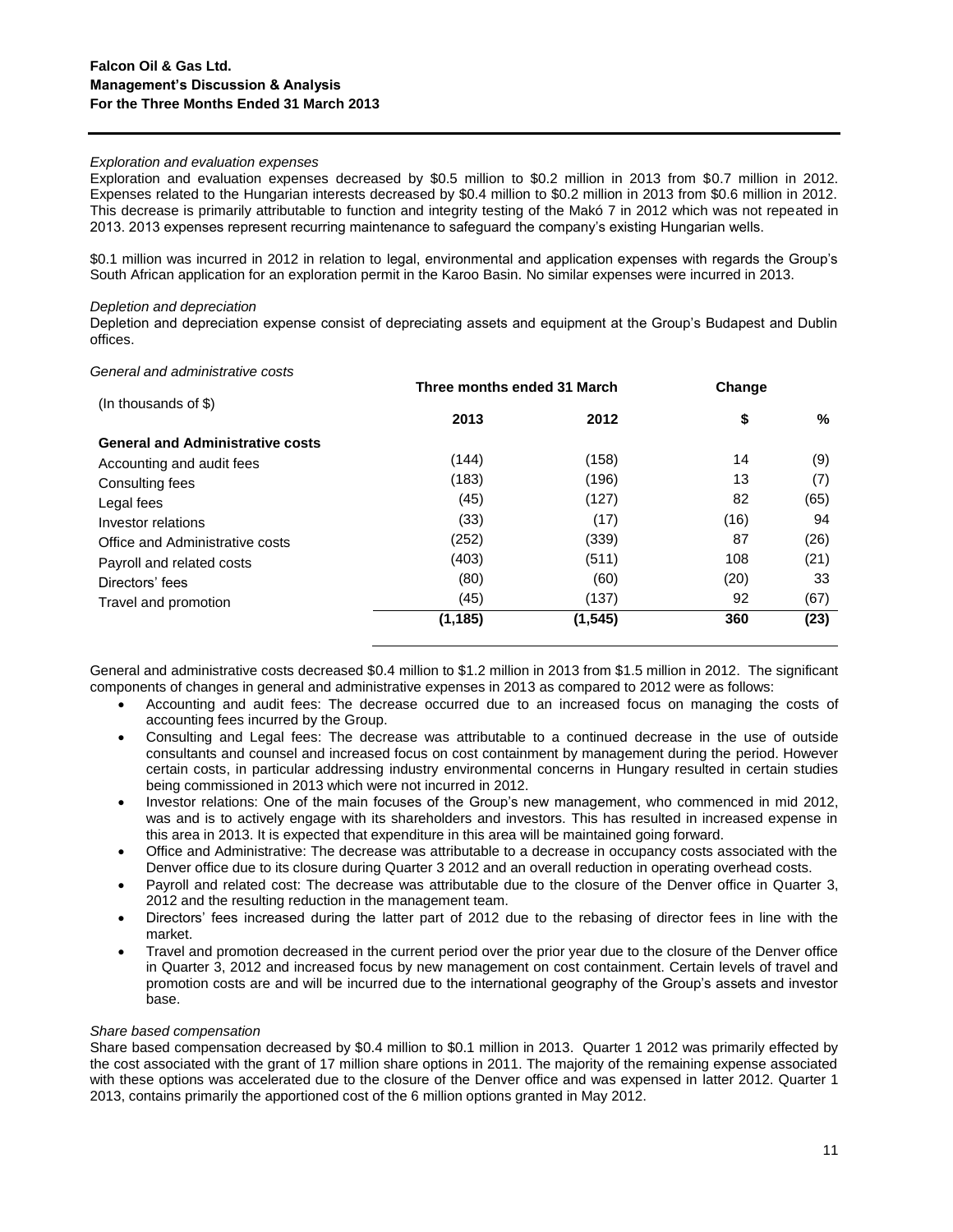## *Other income*

Other income has increased in the current period primarily due to the work being carried out by Falcon TXM in providing geological and geophysical services to NIS as part of NIS's drilling of the three well programme.

#### *Fair value (loss) / gain – outstanding warrants*

Fair value (loss) / gain – outstanding warrants decreased from a gain of \$1.7 million in 2012 to a loss of \$1.9 million in 2013. The decrease occurred due to the changes in the fair value of derivative instruments. The primary variable was the favourable movement in the Falcon share price over the period.

## *Finance income / (expense)*

Net Finance expense increased from \$0.9 million in 2012 to \$1.5 million in 2013, a movement of \$0.6 million. The increase occurred primarily due to the movement in the effective interest rate on the issued debenture (due to maturity approaching in June 2013) of \$0.6 million.

## *Net loss attributable to non-controlling interest*

The amounts reflected in 2013 and 2012 represent the share of Falcon Australia losses attributable to shareholders other than Falcon.

**[This part of the page was left blank intentionally.]**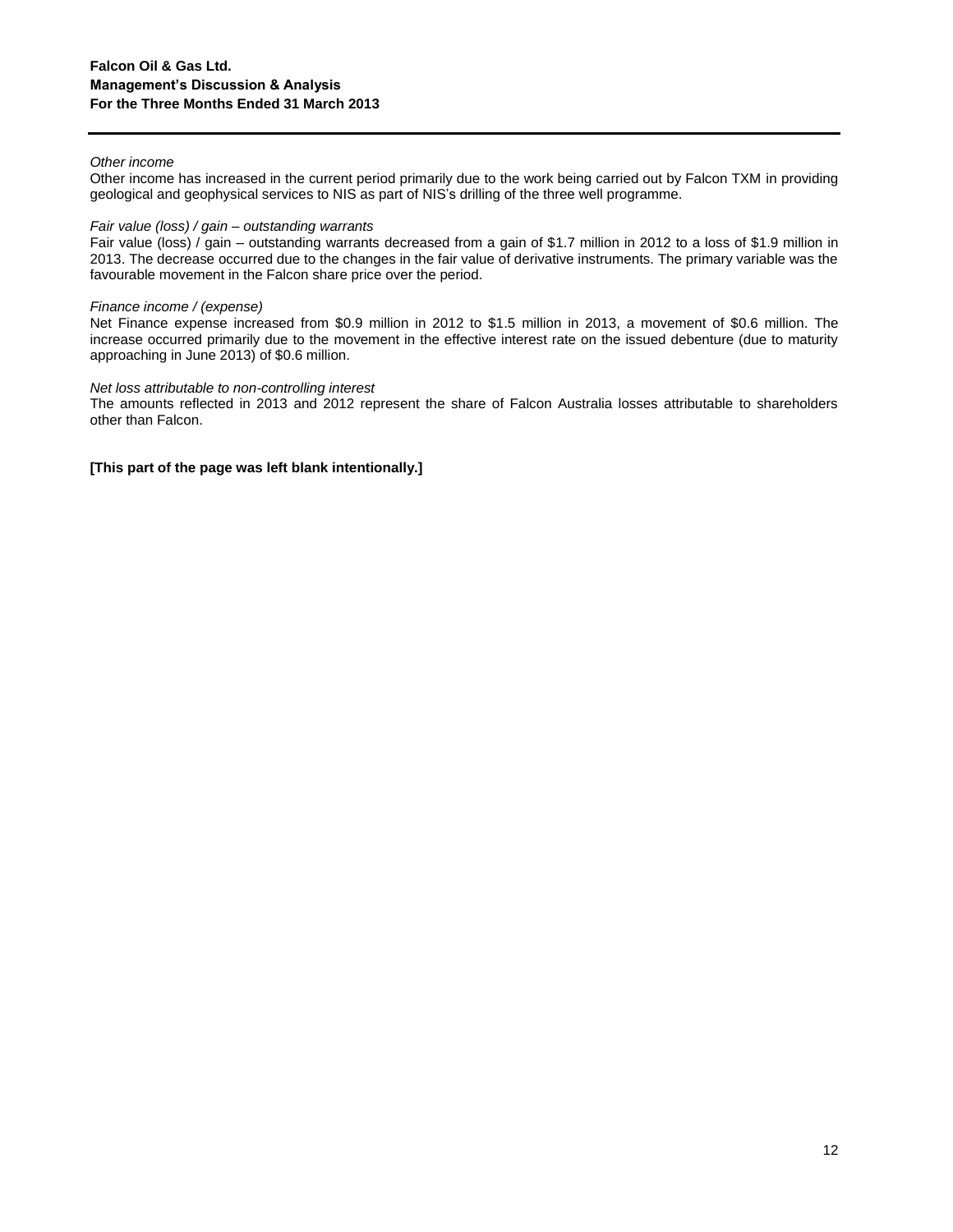## **SUMMARY OF QUARTERLY RESULTS**

The following is a summary of the eight most recently completed quarters:

### (In thousands of \$ unless otherwise stated)

| As of:                                          | 30 June<br>2012 | 30 September<br>2012 | 31 December<br>2012 | 31 March<br>2013 |
|-------------------------------------------------|-----------------|----------------------|---------------------|------------------|
| Total assets                                    | 87,711          | 85,513               | 86,013              | 107,448          |
| Exploration and evaluation assets               | 71,683          | 72,209               | 74,019              | 72,643           |
| Working capital                                 | 688             | (3, 559)             | (6, 945)            | 12,704           |
| Total shareholders' equity                      | 55,701          | 47,665               | 46,913              | 65,851           |
| For the three months ended:                     | 30 June<br>2012 | 30 September<br>2012 | 31 December<br>2012 | 31 March         |
| Revenue                                         | 5               |                      | 9                   | 2013<br>3        |
| Net loss                                        | (5, 872)        | (8,918)              |                     |                  |
|                                                 |                 |                      | (1,074)             | (4,746)          |
| Net loss attributable to common<br>shareholders | (5,802)         | (8,891)              | (988)               | (4,701)          |
| Net loss per share-basic and diluted            | (0.008)         | (0.013)              | (0.0014)            | (0.007)          |
| As of:                                          | 30 June         | 30 September         | 31 December         | 31 March         |
|                                                 | 2011            | 2011                 | 2011                | 2012             |
| <b>Total assets</b>                             | 126,256         | 124,287              | 94,901              | 90,096           |
| Exploration and evaluation assets               | 82,665          | 91,437               | 70,977              | 70,690           |
| Working capital                                 | 33,167          | 21,519               | 13,983              | 11,321           |
| Total shareholders' equity                      | 90,700          | 90,592               | 61,822              | 60,590           |
| For the three months ended:                     | 30 June<br>2011 | 30 September<br>2011 | 31 December<br>2011 | 31 March<br>2012 |
| Revenue                                         | 9               | 7                    | 9                   | 6                |
| Net loss                                        | (1,749)         | (759)                | (29, 361)           | (1, 851)         |
| Net loss attributable to common<br>shareholders | (1,708)         | (645)                | (29, 308)           | (1,760)          |
| Net loss per share-basic and diluted            | (0.002)         | (0.001)              | (0.044)             | (0.003)          |

The Company is a development stage company, and has limited revenue which is not material. The Company's net loss and net loss per share relate to the Company's operations during a particular period, and are not seasonal in nature.

As at 31 December 2011, the Company determined that the carrying value of the Hungarian exploration and evaluation assets and the Canadian natural gas interests exceeded their estimated fair value. Consequently, in 2011, the Company reflected an impairment of Hungarian exploration and evaluation assets of \$26 million and an impairment of the Canadian natural gas properties of \$35,000. No similar charge has been reflected in 2012 as the Company determined that there are no indicators of impairment present in accordance with IFRS 6 "Exploration for and evaluation of mineral interests".

On 30 April 2013, the Group announced that under the stock option plan approved at Falcon's annual shareholders meeting held on 25 September 2012, it has granted incentive stock options ("**options**") to purchase an aggregate of 9.9 million common shares of Falcon. A total of 3 million options were granted at an exercise price of CDN\$0.215 to Eoin Grindley, Falcon's Chief Financial Officer pursuant to the terms of his employment contract. A further 5.5 million options were granted at an exercise price of CDN\$0.24 to Falcon directors and 1.4 million options were granted to Falcon employees also at CDN\$0.24. The options all have a vesting schedule allowing for 1/3 of the options to vest on the first anniversary of the grant with an additional 1/3 vesting each subsequent year until the options are fully vested on 30 April 2016, and an expiry date of the options of 29 April 2018. After this award, there were 42,737,000 options outstanding, representing 5.2% of the issued share capital of the company.

Generally, the Company's total assets, exploration and evaluation costs, working capital and total shareholders' equity fluctuate in proportion to one another until such time as the Company completes additional financing.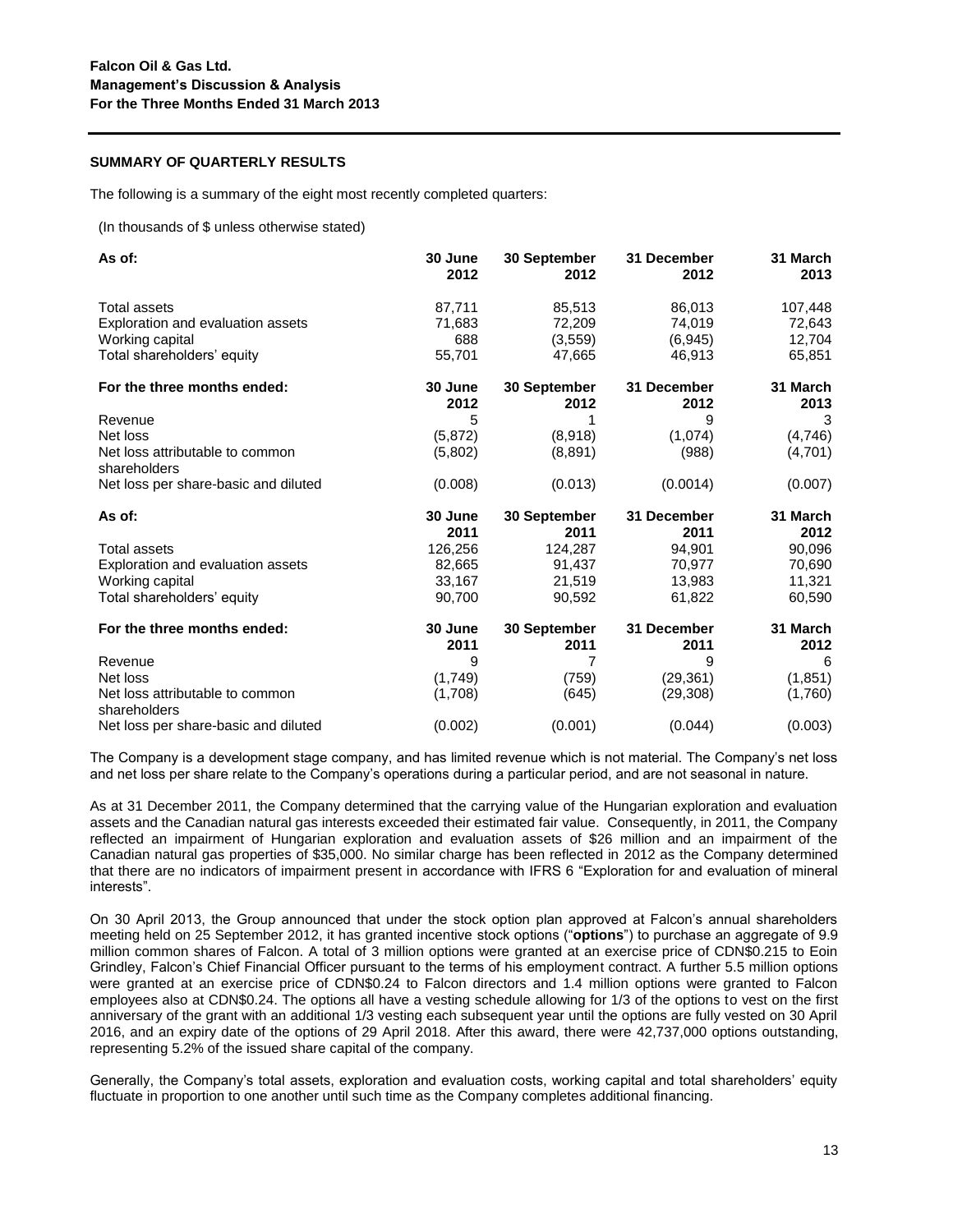## **LIQUIDITY AND CAPITAL RESOURCES**

#### *Going Concern*

For the year ended 31 December 2012, the Company incurred a net loss of \$17.7 million and operating cash outflows of \$9.3 million and as at 31 December 2012, had a retained deficit of \$334.3 million. During the three months ended 31 March 2013, the Group incurred additional losses of \$4.7 million.

On 14 March 2013 the Group announced its application for admission to trading on the AIM market of the London Stock Exchange and the ESM market of the Irish Stock Exchange of the Company's existing share capital and the additional 120,381,973 new common shares in the capital of the Company issued pursuant to the concurrent conditional brokered private placement of new common shares at a price of Stg14 pence (CDN\$0.215) per share raising gross proceeds of \$25.7 million (£16.9 million). Trading in these shares commenced on AIM and ESM on 28 March 2013.

Having given due consideration to the cash requirements of the Group and having raised capital in the gross amount of \$25.7 million, the Board of Directors ("**the Board**") has a reasonable expectation that the Group will have adequate resources to continue in operational existence for the foreseeable future. For this reason, the Board continues to adopt the going concern basis in preparing this financial information which assumes the Group will be able to meet its liabilities as they fall due for the foreseeable future.

Notwithstanding the Group's recent fundraising, the Group's ability to continue as a going concern is dependent upon either its ability to raise additional capital from the sale of additional common shares or other debt or equity instruments, asset dispositions, having producing assets and/ or entering into joint arrangement with third parties.

## *Working Capital*

Cash and cash equivalents as at 31 March 2013 were \$27.1 million, an increase of \$24.2 million from \$2.9 million as at 31 December 2012. Working capital as at 31 March 2013 increased to \$12.7 million from (\$6.9 million) as at 31 December 2012.

The increase to cash and cash equivalents was the result of cash raised from financing activities amounting to \$23.3 million, net cash generated from investing activities of \$1.5 million offset by net cash used in operating activities of \$0.4 million.

Restricted cash amounts to \$0.4 million at 31 March 2013.

## *Accounts Receivable*

Current accounts receivable as at 31 March 2013 were \$1.3 million, which includes \$0.3 million receivable and \$0.6 million due from the Group's brokers and Lawyers for funds raised as part of the company's March 2013 private placement.

#### *Accounts Payables and Accrued Expenses*

Accounts payable and accrued expenses as at 31 March 2013 were \$3.1 million which includes \$2.1 million for accounts payable and accrued expenditure, and \$0.2 million for the restructuring provision associated with the closure of the Denver office.

#### *Capital Expenditures*

For the period ended 31 March 2013 no material capital expenditure was incurred.

#### *Australia - Beetaloo Basin, Northern Territory, Australia*

During 2012, costs incurred in Australia were primarily for geological and geophysical analysis, engineering and analytical evaluations, and working with the Northern Land Council and Aboriginal Area Protection Agency for site reinstatement and necessary environmental studies.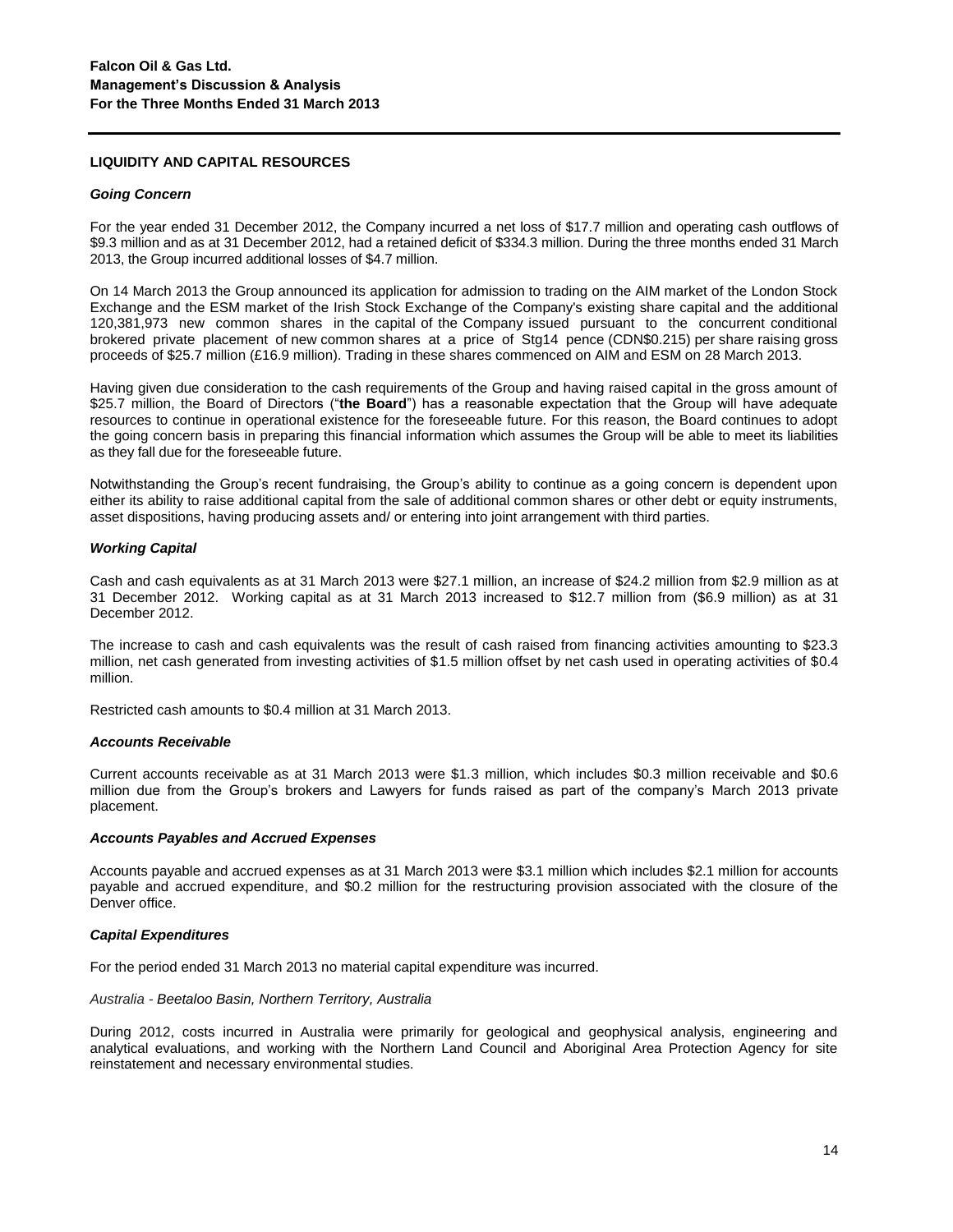Under the terms of Falcon Australia's exploration permit EP-99, which is not covered by the Hess Agreement, Falcon Australia must spend a minimum of \$1.5 million by 31 December 2013 in collecting 2D seismic data on acreage within exploration permit EP-99. Falcon Australia intends to meet this commitment either through a farm-out arrangement or through its own resources.

## *South Africa - Karoo Basin, South Africa*

On receipt of an approved exploration right in South Africa, the Group will be required to make a payment to the South African government of approximately \$0.7 million as part of the process to obtain an approved work programme and an exploration permit.

## *Hungary - Makó Trough, Hungary*

As at 31 March 2013, the Company's cumulative expenditures for the Production License and Exploration Licenses, including the acquisition, seismic testing, drilling of exploratory wells, and initial testing and completion of wells, was approximately \$242 million**,** including a decommissioning provision of approximately \$11 million.

The Group is not planning any independent technical operations in Hungary other than joint operations with NIS, and as such no material capital expenditures are expected.

## **Convertible debentures**

On 30 June 2009, the Company completed an offering of 11,910 units at a price of \$865 (CDN\$1,000) per unit (the "Offering"). Each unit consisted of one 11% convertible unsecured debenture in the principal amount of \$779 (CDN\$900) (each, a "Debenture") that matures on the fourth anniversary of its issuance (30 June 2013) pursuant to the terms of a trust indenture dated 30 June 2009 (the "Trust Indenture"), and 250 common shares in the capital of Falcon (the "Unit Shares") (collectively, a "Unit"). The Debentures bear interest at an annual rate of 11% calculated and payable semi-annually in arrears on 1 January and 1 July in each year commencing 1 January 2010. The Debentures are unsecured direct obligations of the Company. In certain circumstances the Trust Indenture may restrict the Company from incurring additional indebtedness for borrowed money or from mortgaging, pledging or charging its property to secure any additional indebtedness.

As at 31 March 2013, the face value of the convertible debentures, due on maturity at 30 June 2013, is CDN\$10.7 million. As at 31 March 2013, the convertible debentures are recorded at \$9.8 million.

## *Debt and Equity Capital*

The availability of debt and equity capital, and the price at which additional capital could be issued will be dependent upon the success of the Company's exploration activities, and upon the state of the capital markets generally. As noted above on 14 March 2013 the Group announced its application for admission to trading on the AIM market of the London Stock Exchange and the ESM market of the Irish Stock Exchange of the Company's existing share capital and the additional 120,381,973 new common shares in the capital of Falcon issued pursuant to the concurrent conditional brokered private placement of new common shares at a price of Stg14 pence (CDN\$0.215) per share to raising gross proceeds of \$25.7 million (£16.9 million). Trading in these shares commenced on AIM and ESM on 28 March 2013.

## **[This part of the page was left blank intentionally]**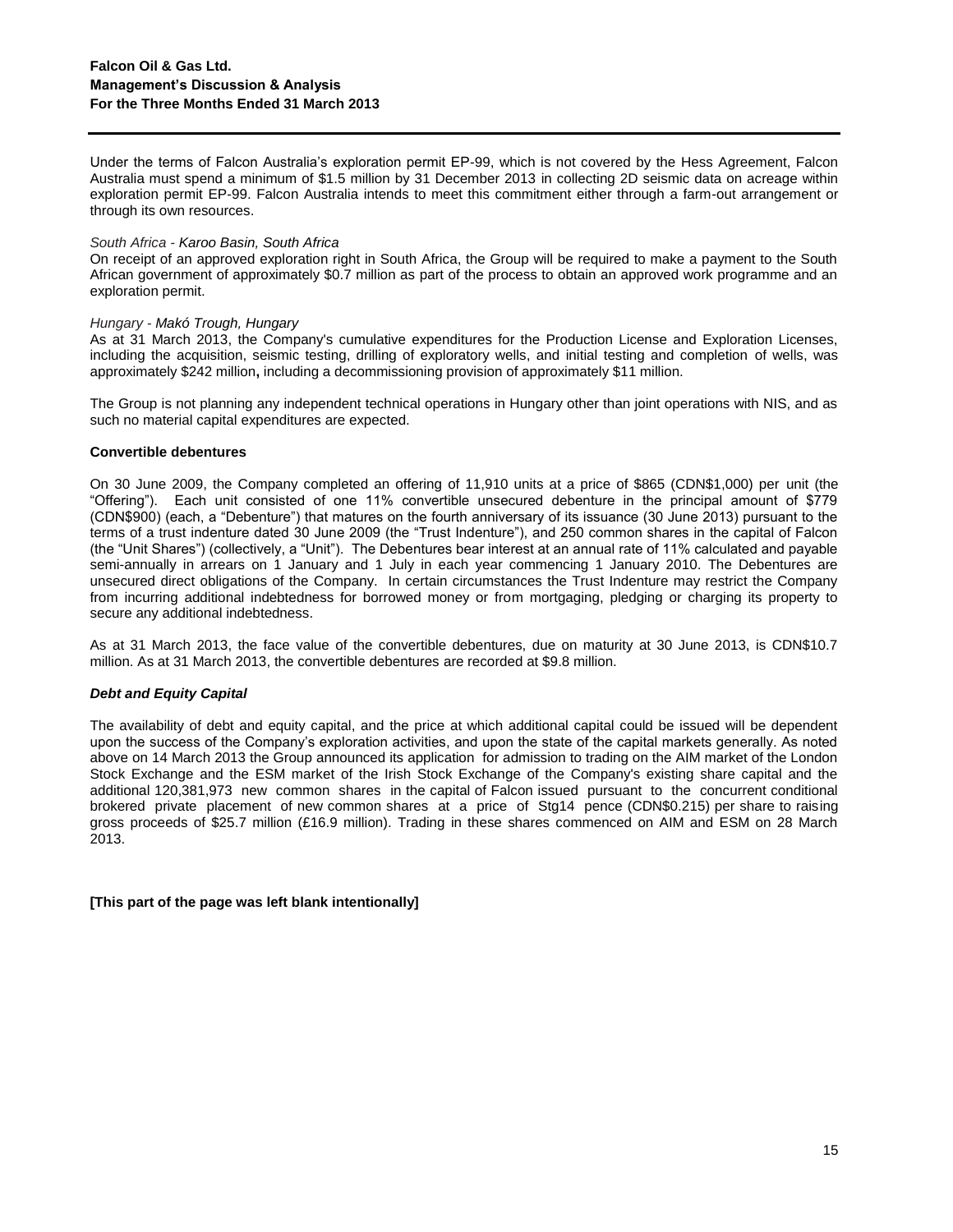## **DISCLOSURE OF OUTSTANDING SHARE DATA**

The following is a summary of the Company's outstanding share data as at 31 March 2013 and 29 May 2013:

| <b>Class Of Securities</b>                | 31 March 2013 | 29 May 2013 |
|-------------------------------------------|---------------|-------------|
| Common Shares                             | 817.336.473   | 817,336,473 |
| <b>Stock Options</b>                      | 32.837.000    | 42.737.000  |
| Private Placement Warrants <sup>(1)</sup> | 65.287.500    | 65.287.500  |
| Hess Warrants <sup>(2)</sup>              | 10.000.000    | 10.000.000  |

## **Notes:-**

- (1) Warrants to purchase 65,287,500 Common Shares at a price of CDN\$0.18/ CDN\$0.19 per Common Share were issued to shareholders in 2011 in connection with the Falcon Private Placement and expire in February and April 2014.
- (2) Warrants to purchase 10,000,000 Common Shares at a price of CDN\$0.19 per Common Share were issued to Hess on 13 July 2011 in connection with the Hess transaction. The Hess Warrants are exercisable commencing on 14 November 2011, and expire on 13 January 2015.

Refer to section "OFF-BALANCE SHEET ARRANGEMENTS AND PROPOSED TRANSACTIONS" for details of a proposed transaction which if approved would result in the Company issuing an additional 97.86 million shares.

## **LEGAL MATTERS**

The Company may, from time to time, be involved in various claims, lawsuits, disputes with third parties, or breach of contract incidental to the operations of its business. The Company is not currently involved in any claims, disputes, litigation or other actions with third parties which it believes could have a material adverse effect on its financial condition or results of operations.

## **RELATED PARTY TRANSACTIONS**

The following are the related party transactions which occurred during the period:

#### *Dr. György Szabó Consulting Agreement*

On 27 February 2009, Dr. György Szabó entered into a consulting agreement (the "GS Consulting Agreement") with Falcon TXM ("**TXM**"), pursuant to which Dr. Szabó agreed to act as Managing Director of TXM, to perform certain oil and gas services for TXM and to not compete directly or indirectly with TXM during his employment with TXM. Dr. Szabó is paid a monthly fee of \$5,000. The GS Consulting Agreement contains standard confidentiality provisions. TXM may terminate the GS Consulting Agreement at any time, with or without cause, for any lawful reason whatsoever, upon TXM providing Dr. Szabó with sixty days' prior written notice.

The GS Consulting Agreement expired on 31 December 2009, however Dr. Szabó has continued to provide general managerial services to TXM and to receive the same monthly fee. Dr. Szabó was paid \$15,000 pursuant to the GS Consulting Agreement in Quarter 1, 2013.

## *P&S Consulting Agreement*

On 4 May 2005, P&S Mérnöki Kereskedelmi-Tanácsadó Bt. ("**P&S**") entered into a consulting agreement (the "P&S Agreement") with TXM, pursuant to which P&S agreed to provide certain consulting services to TXM in connection with TXM's objectives of drilling wells on the Makó and Tisza licences. The P&S Agreement was amended on 28 November 2005 and further amended on 1 June 2006, 1 January 2008, 1 January 2009 and 1 April 2010. P&S is wholly-owned by a family member of Dr. Szabó, a current Director of the Company.

Under the terms of the P&S Agreement, TXM was obligated to pay P&S a monthly services fee of HUF 750,000. The P&S Agreement contains standard confidentiality provisions and provides that P&S shall not compete with TXM during the term of the P&S Agreement.

TXM may terminate the P&S Agreement at any time, with or without cause, for any lawful reason whatsoever, upon TXM providing P&S with 30 days prior written notice. TXM and P&S have further amended the terms of the P&S Agreement by oral agreement. Pursuant to the amended P&S Agreement, P&S is paid a monthly fee of \$8,500 (effective 1 January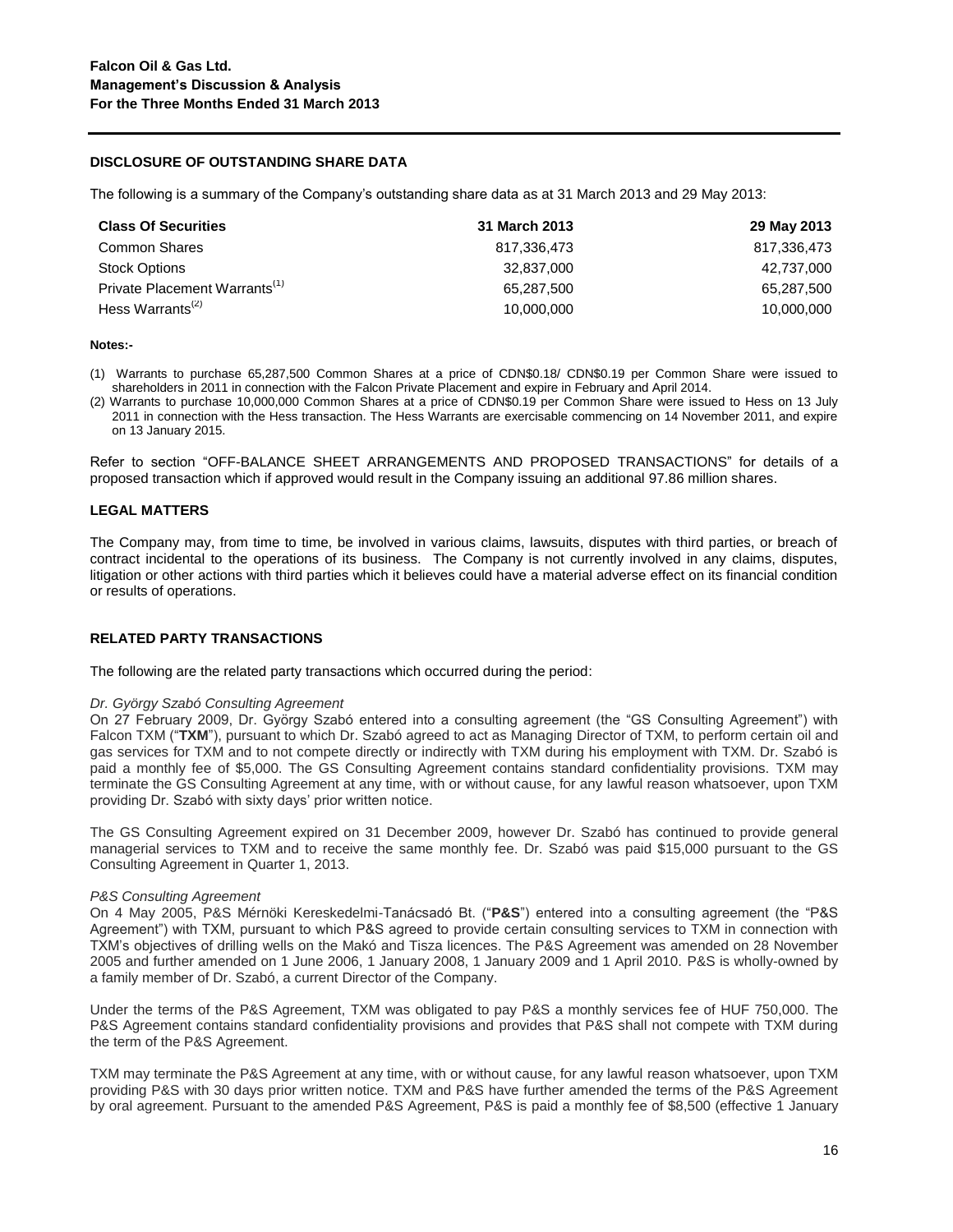2013) (2012: \$10,000) plus reasonable expenses incurred by Dr. Szabó as an employee of P&S, such amounts thereafter paid to Dr. Szabó from P&S. P&S was paid \$25,500 pursuant to the agreement in Quarter 1, 2013.

## *Dr. Gábor Bada*

On 28 December 2012, Dr. Bada entered into an employment agreement (the "Bada Employment Agreement") with TXM pursuant to which Dr. Bada agreed, subject to certain conditions, to perform certain geological services for TXM. In addition, on 1 January 2013, Dr. Bada verbally agreed the terms on which he was to provide geological services to TXM as a consultant. Dr. Bada will be paid a consultancy fee of \$20,000 in 2013 in relation to this work. The Bada Employment Agreement contains standard confidentiality provisions. Dr. Gábor Bada received a consultancy fee of \$5,000 through his company in Quarter 1, 2013.

## *March 2013 Private placement*

As noted above on 14 March 2013 the Group announced its application for admission to trading on the AIM market of the London Stock Exchange and the ESM market of the Irish Stock Exchange of the Company's existing share capital and the additional 120,381,973 new common shares in the capital of Falcon issued pursuant to the concurrent conditional brokered private placement of new common shares at a price of Stg14 pence (CDN\$0.215) per share to raising gross proceeds of \$25.7 million (£16.9 million). The following deemed related parties, have participated in the Placing:

| <b>Directors</b>     | <b>Previous</b><br>shareholding | March 2013 placing<br>participation | <b>Enlarged</b><br>shareholding | % of enlarged share<br>capital |
|----------------------|---------------------------------|-------------------------------------|---------------------------------|--------------------------------|
| John Craven          | 500,000                         | 2.357.143                           | 2.857.143                       | 0.35%                          |
| Philip O'Quigley     | 1.000.000                       | 513.696                             | 1.513.696                       | 0.19%                          |
| <b>Gregory Smith</b> | 420,000                         | 50,000                              | 470.000                         | $0.06\%$                       |
| David Harris         | -                               | 150,000                             | 150,000                         | $0.02\%$                       |

## **OFF-BALANCE SHEET ARRANGEMENTS AND PROPOSED TRANSACTIONS**

The Company does not have any off-balance sheet arrangements, other than operating leases.

The following proposed transaction is in progress.

On 24 May 2013, the Group announced that it has executed a conditional agreement with Sweetpea Petroleum Pty Ltd, a wholly-owned subsidiary of PetroHunter Energy Corporation ("Sweetpea") (the "Agreement"), to acquire its 50 million shares or 24.22% interest in Falcon Oil & Gas Australia Limited ("FOGA") (the "Share Purchase"). FOGA is a subsidiary of Falcon and is the registered holder of four exploration permits in the Beetaloo Basin, Northern Territory, Australia. Falcon currently owns 150 million shares in FOGA representing 72.68% of the issued share capital of FOGA. Upon completion of the Agreement, Falcon's shareholding in FOGA will increase to 200 million shares representing 96.90% of the issued share capital of FOGA. The terms of the Agreement include a cash consideration of US\$3 million together with the issue of 97.86 million Falcon shares ("New Falcon Shares") to Sweetpea. Based on Falcon's share price, at the time the Share Purchase was agreed between the parties of CAD 0.20, the total value of the consideration is CAD 22.6 million. Upon completion of the Agreement, Sweetpea's shareholding in the enlarged share capital of Falcon will be 10.7%. The New Falcon Shares will be held in an Escrow account with the New Falcon Shares locked up for three years, and Sweetpea, commencing on the date of closing, being permitted to sell 15% each year during the lock up period. The Agreement is conditional on, *inter alia*, approval by a requisite majority of FOGA shareholders entitled to vote. A Notice of Meeting will be sent to the shareholders of FOGA once regulatory approval of the deal has been received from the Australian Securities & Investments Commission and it is hoped that the Share Purchase can then be completed by the end of June 2013. The Share Purchase is also subject to TSX Venture Exchange approval.

## **NEW ACCOUNTING PRONOUNCEMENTS**

These Interim Condensed Consolidated Financial Statements ("Interim Statements") of Falcon Oil & Gas Ltd and its subsidiaries have been prepared in accordance with IAS 34 'Interim Financial Reporting' and, except as described below, on the basis of the same accounting principles as, and should be read in conjunction with, the Consolidated Financial Statements for the year ended 31 December 2012 (pages 8 to 16) as filed on the Canadian Securities Administrator's System for Electronic Document Analysis and Retrieval (SEDAR) at [www.sedar.com.](http://www.sedar.com/)